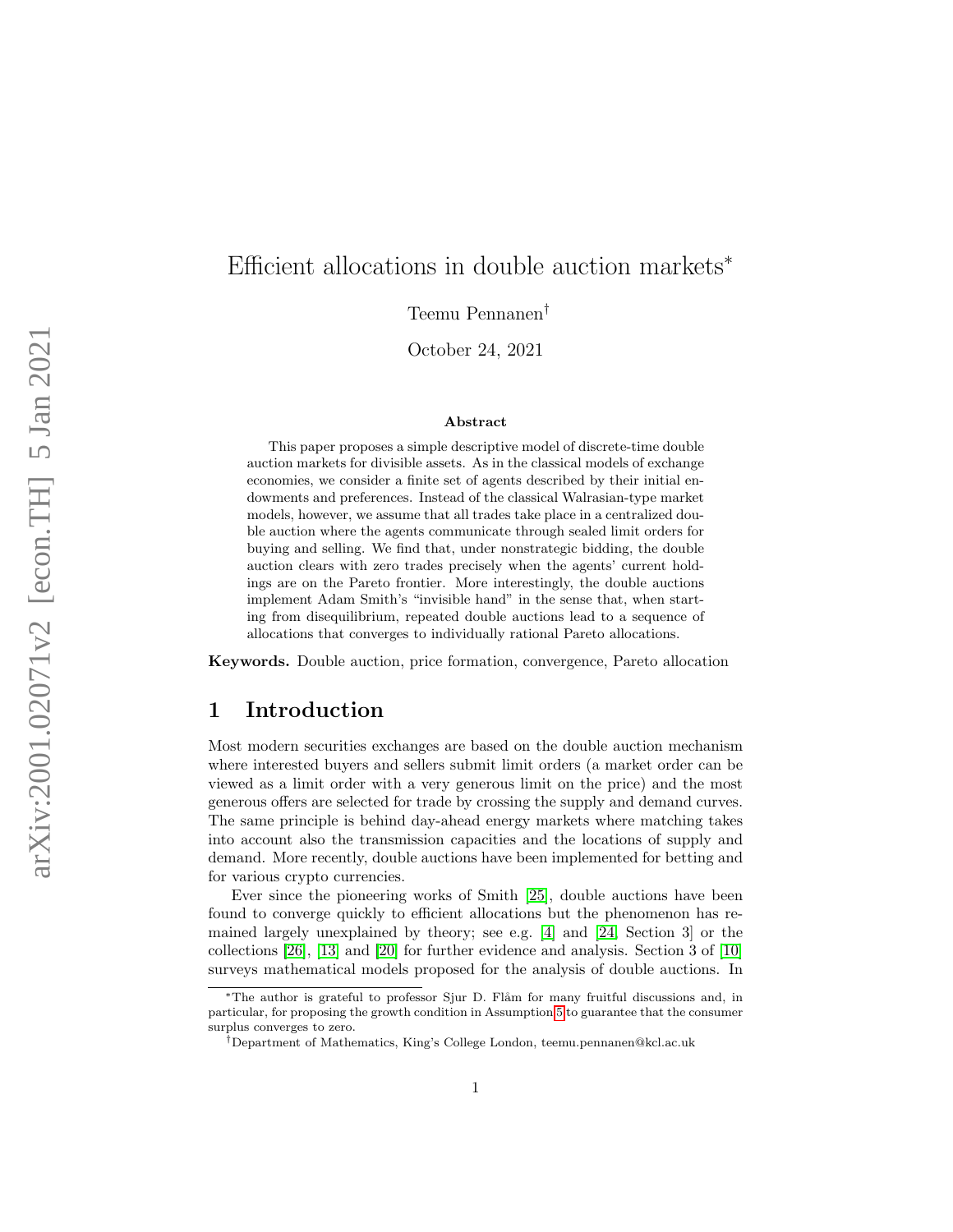the words of Plott [\[20,](#page-22-3) page 16]: "The tendency of double auction markets to converge to the equilibrium of the associated competitive equilibrium model is well known, but the equilibration process is not understood".

This paper studies discrete-time double auctions in the classical set-up of welfare economics with a finite set of agents with given endowments and preferences. We assume that all trades take place in a double auction and that the agents submit limit orders according to their indifference (also known as reservation) prices. In general, indifference prices depend not only on the agents' preferences but also on their current endowments which change whenever an agent is involved in a trade. We find that, when the double auction is repeated, the allocations converge to a Pareto allocation that every agent prefers to their original allocation. Moreover, the speed of convergence is linear in the sense that the total consumer surplus is inversely proportional to the number of iterations. As essentially proved already by Debreu [\[6\]](#page-21-1) (see Section [5](#page-13-0) below), the surplus is zero if and only if the current allocation is Pareto efficient. The discovered convergence rate thus explains the efficiency of double auctions observed in empirical studies. The obtained convergence result is, to the best of our knowledge, the first analytical justification for the efficiency of the double auction mechanism.

All trading in our model occurs out of equilibrium and the trading stops only at equilibrium. This is not only a feature of our model but also of real markets where disequilibrium is the driving force behind trading; see [\[20,](#page-22-3) Chapter 1] or Fisher [\[8\]](#page-21-2) for a comprehensive discussion and further analysis of disequilibrium economics. Disequilibrium trading can be described also by tatonnement or auction algorithms where, at each iteration, agents can trade arbitrary quantities at given prices which are then updated according to given rule depending on total consumption; see e.g. [\[8,](#page-21-2) Chapter 2] or [\[14,](#page-22-5) [5\]](#page-21-3) for more recent variants with stronger convergence properties. Such algorithms should not, however, be taken as descriptions of real markets where trading costs are nonlinear and price formation is endogenous. One can, on the other hand, view our market model as an algorithm for computing equilibrium allocations. The constructed equilibria are not necessarily Walrasian but merely individually rational allocations on the Pareto frontier. Accordingly, our assumptions on the utilities are weaker and, in particular, do not require the gross substitutes properties often employed in the literature; see e.g. [\[14,](#page-22-5) [5\]](#page-21-3).

The advertised convergence occurs when preferences of the agents remain fixed. In practice, however, agents' preferences evolve with the receipt of new information. When the preferences change, so do equilibria and associated equilibrium prices. Combined with a description of how information affects preferences (see Example [1](#page-8-0) below), our model would give a natural description of how arrival of new information affects trading and market clearing prices in markets based on the double auction mechanism.

The rest of this paper is organized as follows. The next section starts by reviewing the double auction mechanism as implemented in terms of limit orders in modern securities exchanges. The auction is then formulated in terms the problem of maximizing the consumer surplus. Section [3](#page-6-0) presents our model of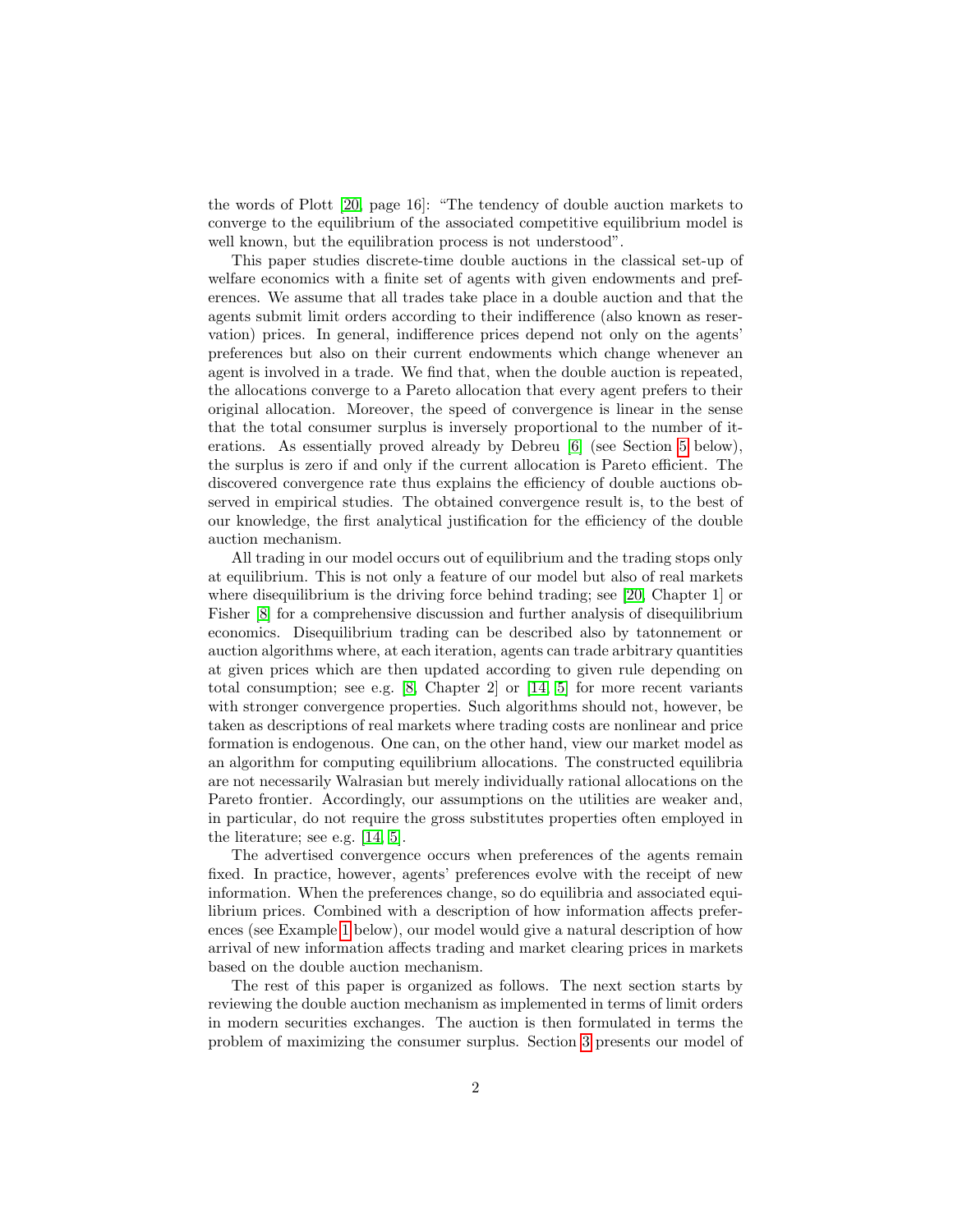the market where a finite set of agents is described by their endowments and preferences over different holdings. Section [5](#page-13-0) relates double auction equilibria with Pareto allocations. Section [6](#page-16-1) proves convergence to Pareto allocations when the double auction is repeated.

#### <span id="page-2-1"></span>2 Limit orders and double auctions

Consider a centralized exchange based on the sealed bid double auction mechanism where a finite set I of agents submit limit orders to buy and sell a given asset/good. A buy-limit order consists of a *price-quantity* pair  $(p_i^b, q_i^b)$  where  $p_i^b$  is the maximum unit price the agent is willing to pay for the asset and  $q_i^b$  is the maximum number of units the agent is willing to buy at this price. Similarly, a sell-limit order  $(p_i^s, q_i^s)$  specifies the minimum unit-price and the maximum quantity for selling the asset. An agent interested only in buying or selling would have  $q_i^s = 0$  or  $q_i^b = 0$ . Submitting both buy and sell orders with nonzero quantities is typical of e.g. market makers who provide liquidity to the market. A rational agent would, of course, have  $s^b < s^a$  which we will assume throughout.

At the end of the bidding period, the market is cleared by matching the maximum quantity  $\bar{x}$  of buy limit orders with sell limit orders. That is,  $\bar{x}$  is the largest number such that  $s(\bar{x}) \leq d(\bar{x})$ , where s and d are the supply and demand *curves*, respectively; see Figure [1.](#page-3-0) For each x, the value  $s(x)$  is the marginal price when buying a total of  $x$  units from the most generous sellers. Mathematically, the supply curve is the nondecreasing piecewise constant function given by

$$
s(x) = \inf_{I' \subset I} \{ \sup_{i \in I'} p_i^s \mid \sum_{i' \in I'} q_{i'}^s \ge x \}.
$$

Analogously, the demand curve is the nonincreasing piecewise constant function given by

$$
d(x) = \sup_{I' \subset I} \{ \inf_{i \in I'} p_i^b \mid \sum_{i' \in I'} q_{i'}^b \ge x \}.
$$

The  $\bar{x}$  units of the asset are traded at a *market clearing price* 

<span id="page-2-0"></span>
$$
\bar{p} \in [s(\bar{x}), s(\bar{x}_+) ] \cap [d(\bar{x}), d(\bar{x}_+)], \tag{MCP}
$$

where  $s(\bar{x}_+)$  and  $d(\bar{x}_+)$  denote the right limits of s and d, respectively. If either d or s is continuous at  $\bar{x}$ , as in Figure [1,](#page-3-0) then the market clearing price is uniquely defined. If the vertical parts of  $d$  and  $s$  overlap, there is a whole interval of possible market clearing prices and an additional rule is needed to choose one. A natural choice would be to use the middle point but the conclusions drawn here do not depend on the choice of a market clearing price. All sell orders involved in market clearing trades have limit prices less than or equal to the market clearing price and the involved buy orders have limit prices greater than or equal to the market clearing price. Thus, the agents involved in trading get a price at least as good as the ones they were willing to accept.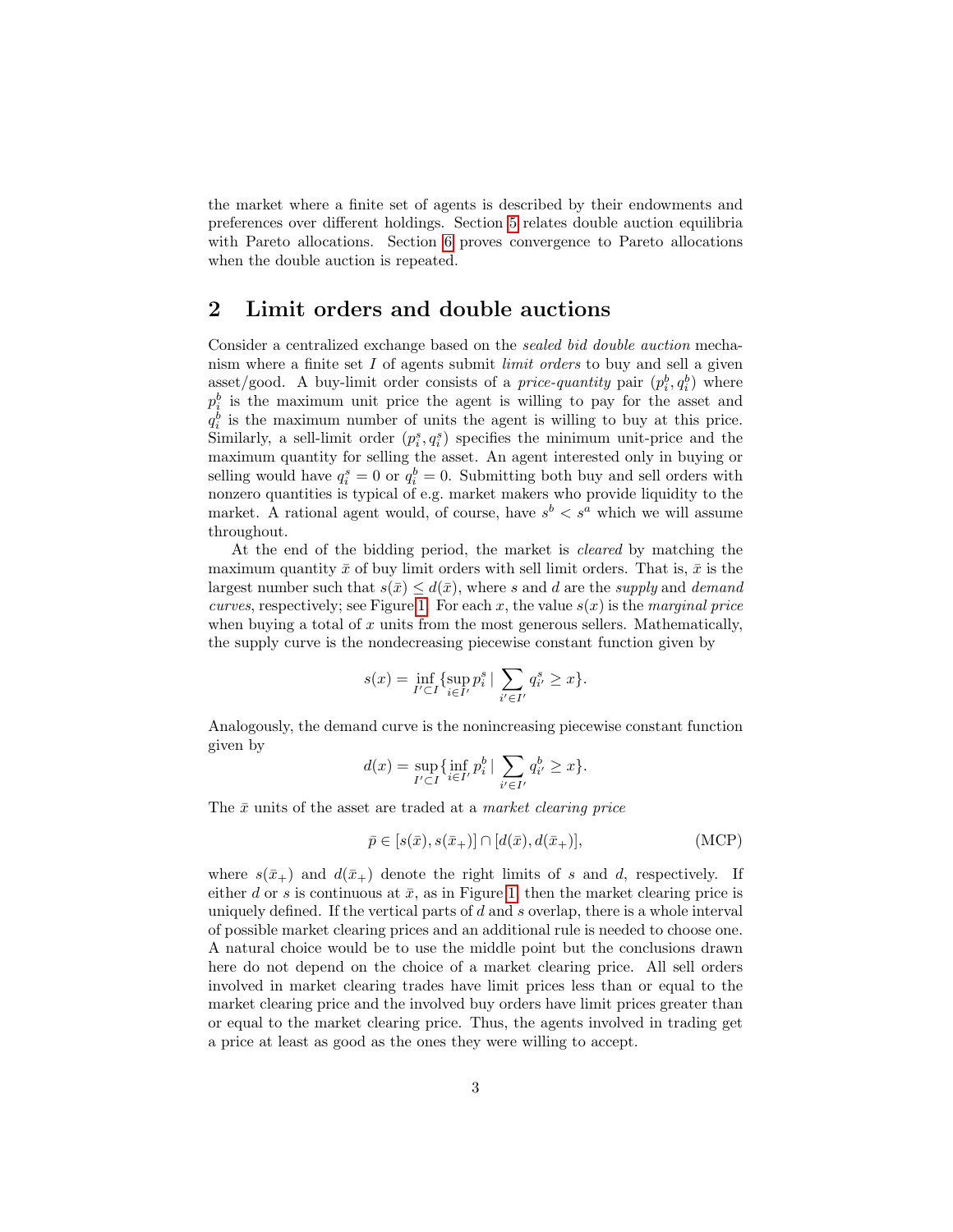

<span id="page-3-0"></span>Figure 1: Market clearing in a double auction.



<span id="page-3-1"></span>Figure 2: Market clearing maximizes the consumer surplus  $D(x) - S(x)$ .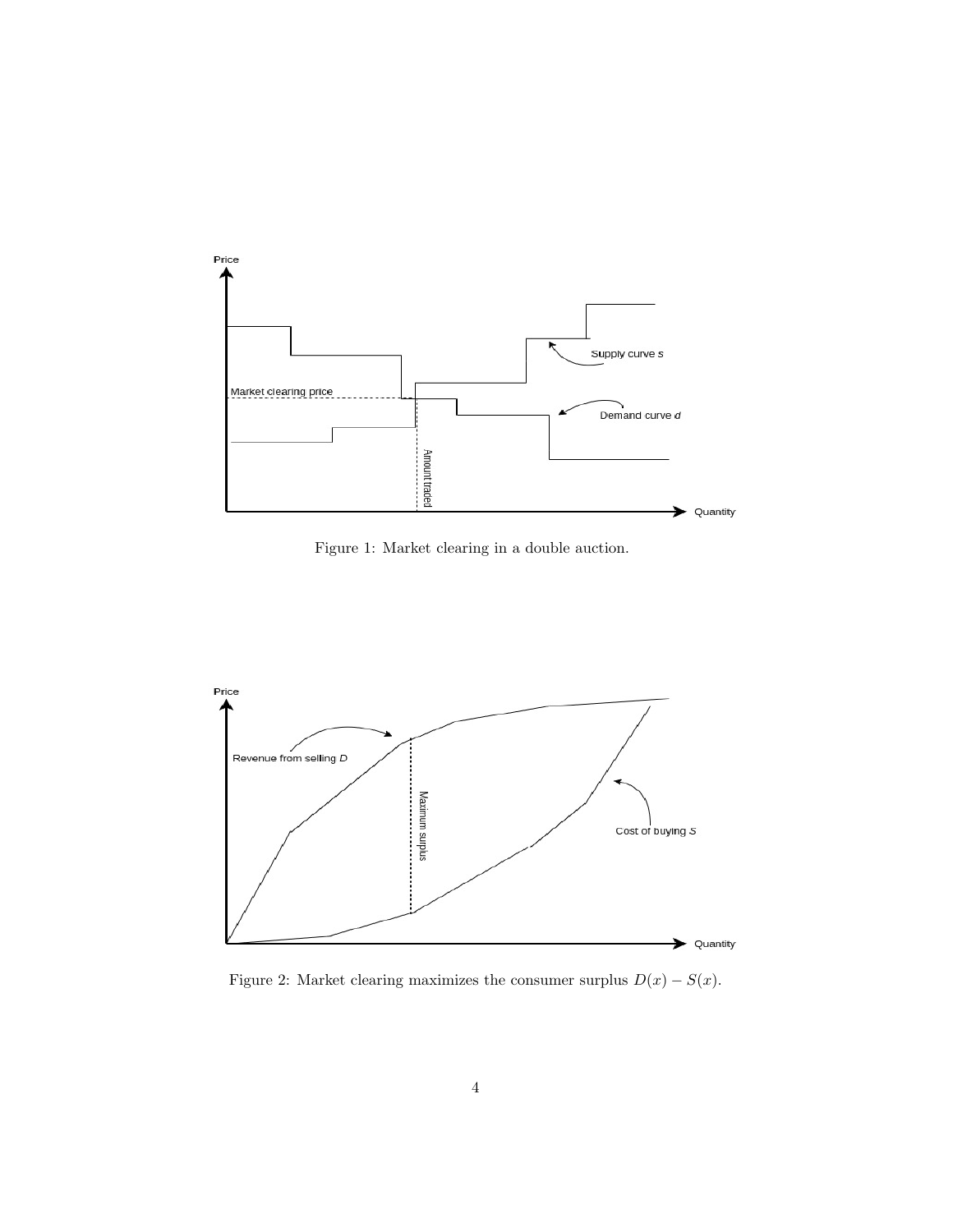The double auction mechanism has a variational formulation that will be useful in further analysis. Indeed, the market clearing condition means that  $\bar{x}$  is the largest among all  $x \geq 0$  that maximize the "consumer surplus"  $D(x) - S(x)$ , where  $S(x)$  is the least cost of buying x units from the potential sellers and  $D(x)$ is the *greatest revenue* one could get by selling  $x$  units to potential buyers; see Figure [2.](#page-3-1) Mathematically,

$$
S(x) = \inf_{x_i} \left\{ \sum_{i \in I} S_i(x_i) \middle| \sum_{i \in I} x_i = x \right\},\,
$$

where

$$
S_i(x_i) = \begin{cases} p_i^s x_i & \text{if } x_i \in [0, q_i^s], \\ +\infty & \text{otherwise} \end{cases}
$$

is the amount of cash agent i would require for selling  $x_i$  units of the asset. Analogously,  $\overline{a}$ 

$$
D(x) = \sup_{x_i} \left\{ \sum_{i \in I} D_i(x_i) \middle| \sum_{i \in I} x_i = x \right\},\,
$$

where

$$
D_i(x_i) = \begin{cases} p_i^b x_i & \text{if } x_i \in [0, q_i^b], \\ -\infty & \text{otherwise} \end{cases}
$$

is the amount of cash agent i would be willing to pay for  $x_i$  units of the asset.

The functions  $S$  and  $D$  can be expressed also as the indefinite integrals of the supply curve and demand curves, s and d, respectively. Conversely, the demand and supply curves d and s can recovered from the functions D and S through the relations

$$
\partial D(x) = [d(x), d(x+)]
$$
 and  $\partial S(x) = [s(x), s(x+)],$ 

where  $\partial D(x)$  is the *superdifferential* of D at x, i.e. the set of prices p with

$$
D(x) \le D(\bar{x}) + p(x - \bar{x}) \quad \forall x \ge 0.
$$

Similarly,  $\partial S(\bar{x})$  is the *subdifferential* of S at  $\bar{x}$ , i.e. the set of prices p with

$$
S(x) \ge S(\bar{x}) + p(x - \bar{x}) \quad \forall x \ge 0.
$$

We refer the reader to [\[22,](#page-22-6) Section 23] for a general study of sub- and superdifferentials in finite-dimensional spaces.

Condition [\(MCP\)](#page-2-0) can now be written as

$$
p \in \partial D(\bar{x}) \cap \partial S(\bar{x}).
$$

This implies that  $0 \in \partial [D - S](\bar{x})$  which means that  $\bar{x}$  maximizes the consumer surplus  $D(x)-S(x)$  as claimed earlier. Indeed, by definition of superdifferential,  $0 \in \partial [D - S](\bar{x})$  means that

$$
D(x) - S(x) \le D(\bar{x}) - S(\bar{x}) + 0(x - \bar{x}) \quad \forall x \ge 0.
$$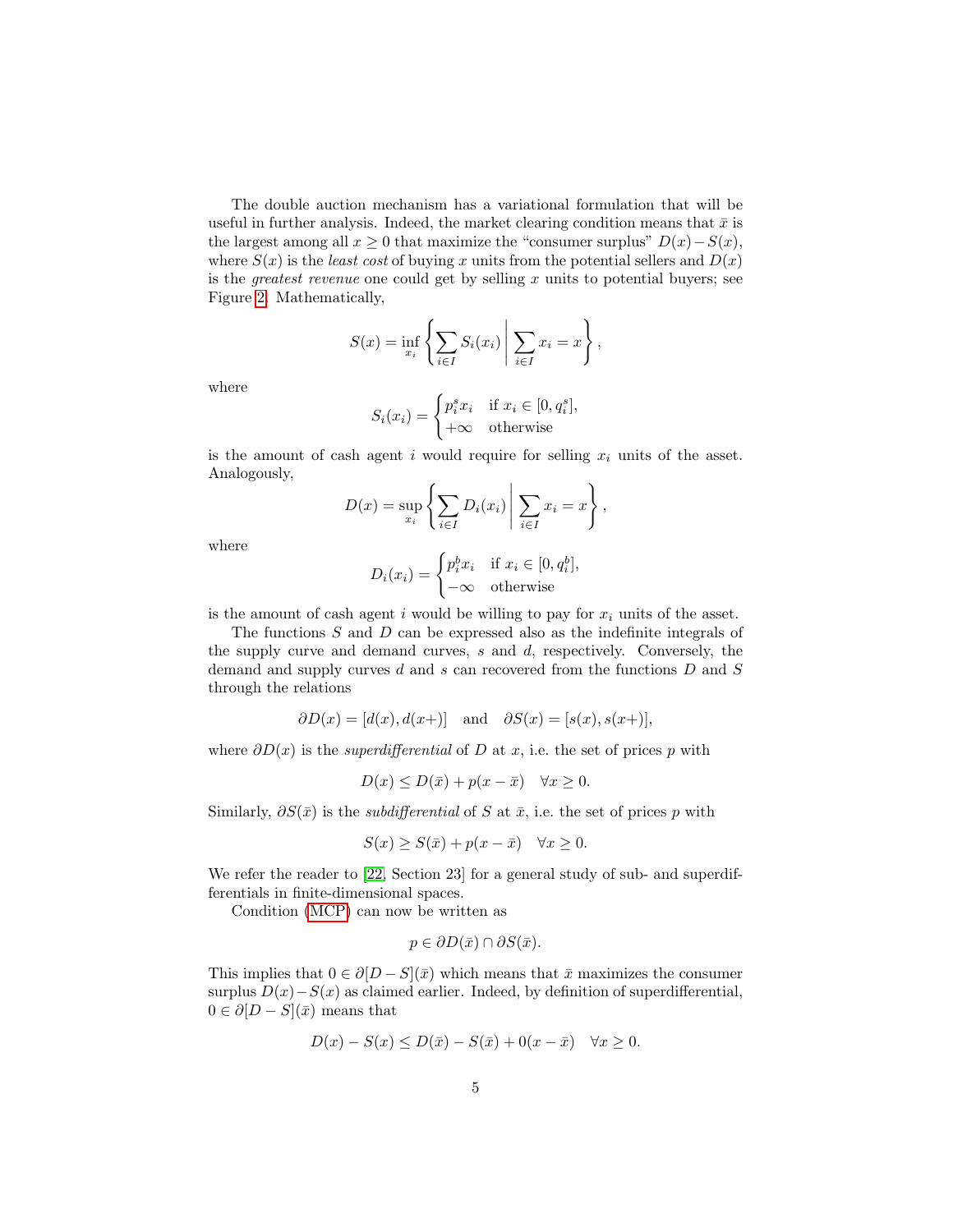Besides this standard formulation, there is another variational formulation of the double auction mechanism that turns out to be useful when studying its efficiency. Indeed, plugging in the definitions of  $D$  and  $S$ , we can write the surplus maximization problem as

$$
\begin{aligned}\n\text{maximize} & \sum_{i \in I} D_i(x_i^+) - \sum_{i \in I} S_i(x_i^-) \quad \text{over } x^+, x^- \in \mathbb{R}^I \\
\text{subject to} & \sum_{i \in I} x_i^+ = \sum_{i \in I} x_i^-, \\
\end{aligned}
$$

where  $x_i^+$  and  $x_i^-$  denote the purchases and sales, respectively, of agent *i*. Note that since  $p_i^b < p_i^s$ , one has either  $x_i^+ = 0$  or  $x_i^- = 0$ . Interpreting negative purchases as sales and extending the definition of  $D_i$  by

$$
D_i(x_i) := \sup_{x_i^+, x_i^-} \{ D_i(x_i^+) - S_i(x_i^-) \, | \, x_i^+ - x_i^- = x_i \}
$$
  
= 
$$
\begin{cases} p_i^b x_i & \text{if } x_i \in [0, q_i^b], \\ p_i^s x_i & \text{if } x_i \in [-q_i^s, 0], \\ -\infty & \text{if } x_i \notin [-q_i^s, q_i^b], \end{cases}
$$

we can write the market clearing problem more concisely as

<span id="page-5-0"></span>maximize 
$$
\sum_{i \in I} D_i(x_i) \quad \text{over } x \in \mathbb{R}^I
$$
  
subject to 
$$
\sum_{i \in I} x_i = 0.
$$
  $(\tilde{P})$ 

The functions  $D_i$  are *concave* since  $p_i^b < p_i^s$ . They contain exactly the same information as the agents' limit orders. In auction theory,  $D_i(x_i)$  is known as the "reservation price" for  $x_i$ . It gives the maximum amount of cash agent i is prepared to pay for  $x_i$  units of the asset. Again, buying negative quantities is interpreted as sales and negative payments are income. Problem  $(\tilde{P})$  can be interpreted as the maximum revenue the auctioneer could generate by buying the asset from some agents and selling to others at their reservation prices. This interpretation is not practically relevant, however, as the exchange simply implements the double auction and is not involved with trading. The agents involved in market clearing trade at the market clearing price.

Submitting several buy and sell orders, an agent can effectively submit any concave function  $D_i$  to the exchange. Indeed, if agent i submits finite collections  $(p_{i,k}^b, q_{i,k}^b)_{k \in K^b}$  and  $(p_{i,k}^s, q_{i,k}^s)_{k \in K^s}$  of buy and sell limit orders (here,  $K^b$  and  $K^s$ denote finite sets of buy and sell orders, respectively), we obtain the same market clearing problem  $(P)$  but now

$$
D_i(x_i) = \sup_{x_{i,k}^+, x_{i,k}^-} \left\{ \sum_{k \in K^b} D_{i,k}(x_{i,k}^+) - \sum_{k \in K^s} S_{i,k}(x_{i,k}^-) \middle| \sum_{k \in K^b} x_{i,k}^+ - \sum_{k \in K^s} x_{i,k}^- = x_i \right\}.
$$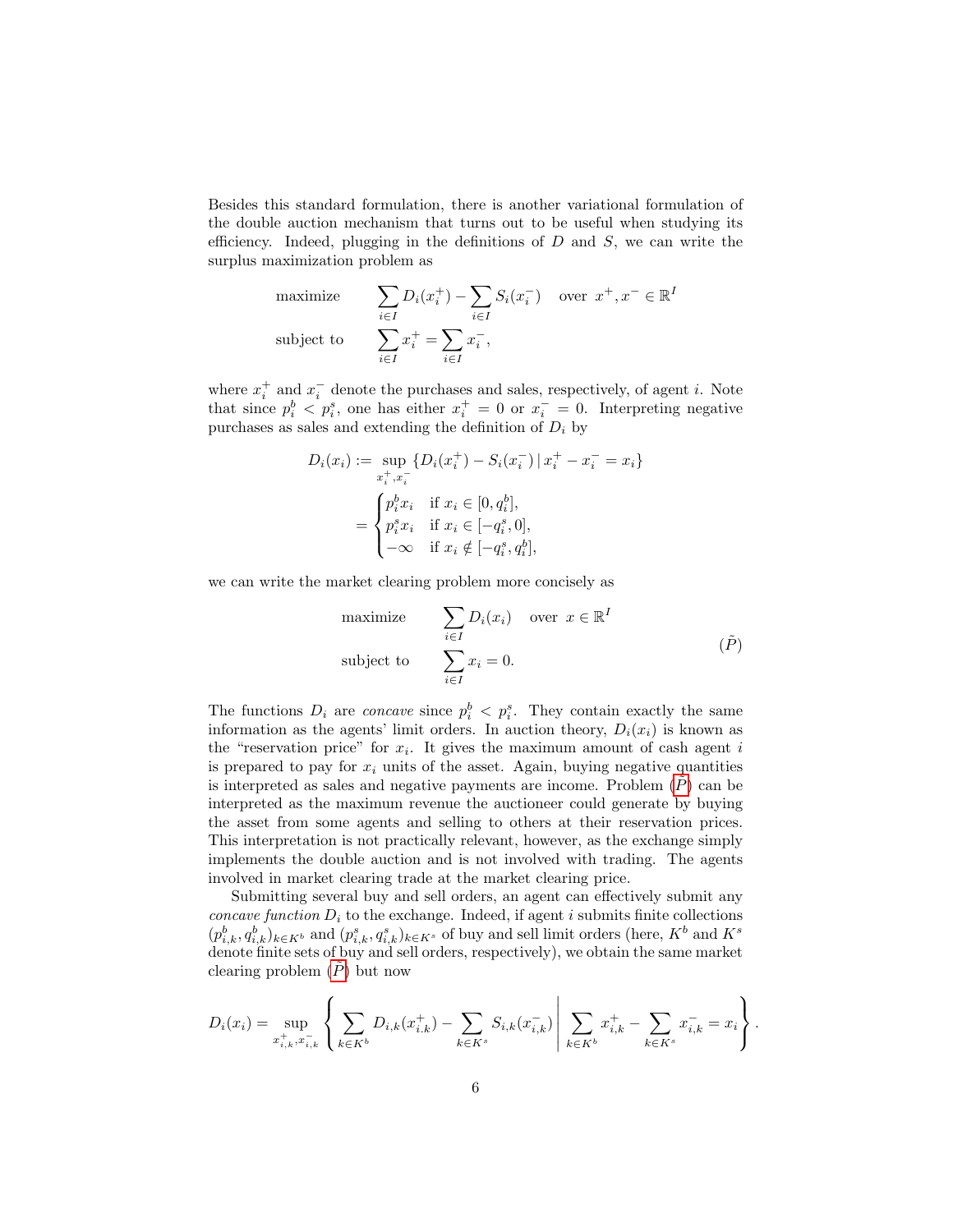Indeed, all the submitted limit orders are binding agreements to buy/sell at the offered prices up to the specified quantities. The function  $D_i$  can be interpreted as the greatest amount of cash the auctioneer could get by selling  $x_i$  units of the asset to agent i. Any piecewise linear concave function can be expressed in this form. Any concave function can, in turn, be approximated by piecewise linear functions to arbitrary accuracy

#### <span id="page-6-0"></span>3 Price-taking agents in multi-asset auctions

Existing double auctions reviewed in the previous section only involve two assets: the asset being auctioned and cash. Our subsequent analysis will allow for multiple assets as it turns out that this does not present any complications in theory. It will, however, allow us to make comparisons with classical welfare economics and, in particular, general equilibrium models. The usual situation with two traded assets is covered as a special case.

Consider an economy with a finite set  $J$  of assets and assume that agent  $i \in I$  has initial endowment  $x_i^0 \in \mathbb{R}^J$ . Preferences of agent i over different portfolios of assets are measured by a utility function  $u_i$  on  $\mathbb{R}^J$ . The setting is thus similar to that of pure exchange models of classical welfare economics; see e.g.  $[16, Chapter 16]$  $[16, Chapter 16]$  or  $[27, Chapter 17]$  $[27, Chapter 17]$ . We deviate, however, from the classical Walrasian-type market models where trading occurs at exogenously given equilibrium prices. Instead, we assume that all trades are executed in a call auction where prices and participating offers are determined according to the double auction mechanism. In general, a single call auction will not lead to an equilibrium but, as we will see in Section [6,](#page-16-1) repeating the call auction from the updated positions gives a sequence of allocations that converges to an equilibrium.

Following the formulation  $(\tilde{P})$  of the double auction mechanism in the twoasset case, we assume that the agents submit concave functions  $D_i$  specifying how much they would be willing to pay for a given portfolio of assets. The market is then cleared according to the double auction mechanism which, in the present multi-asset setting, amounts to solving the optimization problem

<span id="page-6-2"></span><span id="page-6-1"></span>maximize 
$$
\sum_{i \in I} D_i(x_i) \quad \text{over } x \in \mathbb{R}^{I \times J}
$$
  
subject to 
$$
\sum_{i \in I} x_i = 0
$$
 (P)

which is a straightforward generalization of the market clearing problem  $(\hat{P})$ for a single asset. While in the single-asset setting, general concave functions  $D_i$  can be approximated by submitting a collection of limit orders, problem  $(P)$  $(P)$  $(P)$  should be taken as theoretical abstraction of limit order trading in exchanges implemented today. To submit approximations of concave functions in the multi-asset setting would require the development of exchanges where limit orders and market clearing involve multiple assets.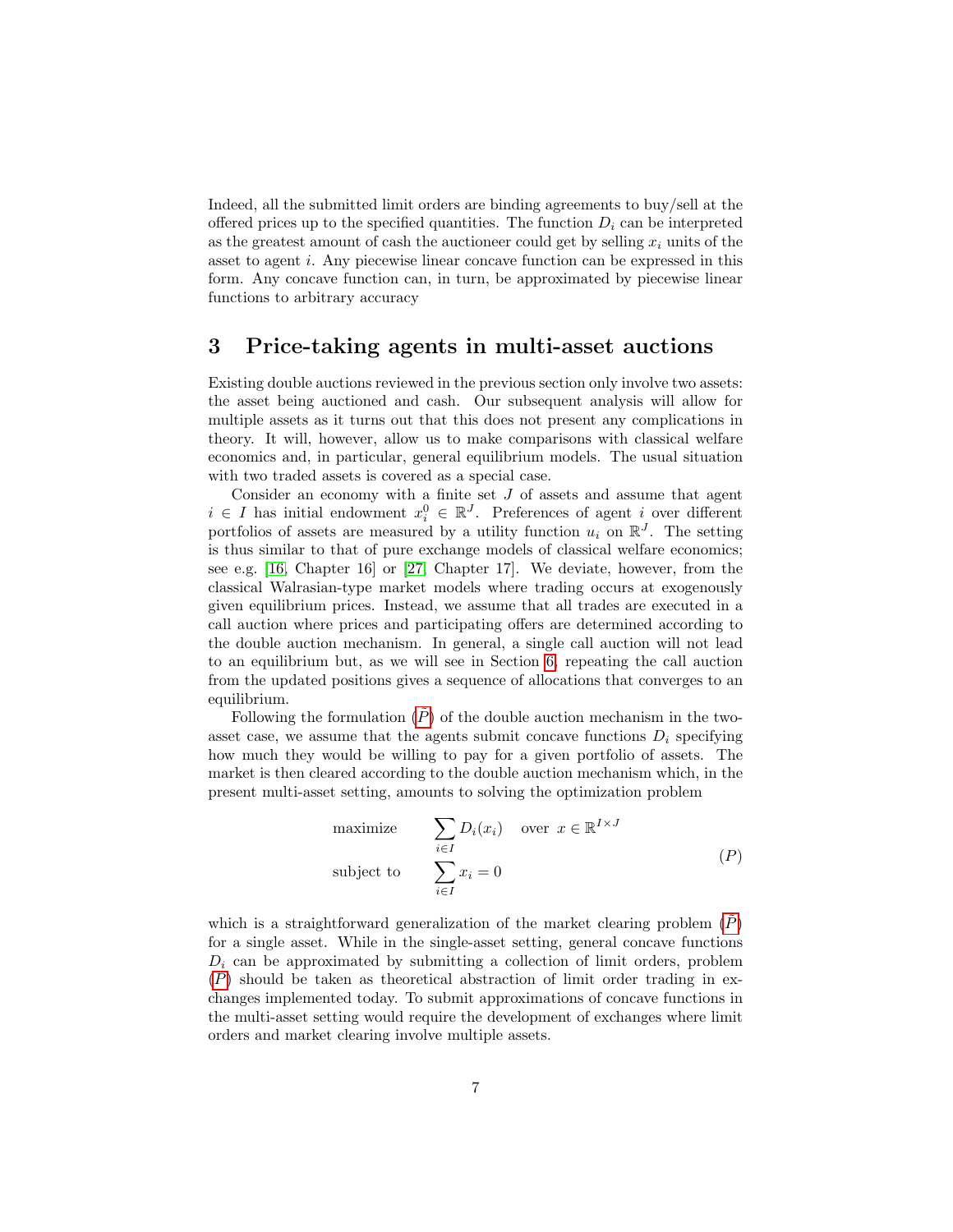We will assume that each agent defines the value  $D_i(x_i)$  as the maximum amount she could pay for a portfolio  $x_i$  without worsening her current utility. More precisely, we assume *nonstrategic bidding* in the sense that each agent bids according to her *indifference prices* (reservation prices, willingness to pay,  $\dots$ ) defined by

$$
D_i(x_i) := \sup\{r \in \mathbb{R} \mid u_i(x_i^0 + x_i - rg) \ge u_i(x_i^0)\},\tag{1}
$$

where  $g$  denotes a *numeraire portfolio* in terms of which all prices are quoted. If prices are quoted in terms of cash, g is the unit vector with nonzero component only for the cash asset; see Example [3](#page-9-0) below. The value of  $D_i(x_i)$  is the greatest amount of cash agent  $i$  would be willing to pay for a portfolio  $x_i$ . Paying more would reduce the agent's utility. Again, negative purchases are interpreted as sales so that  $S_i(x_i) = -D_i(-x_i)$  gives the indifference price for selling  $x_i$ . Thus, both buyers and sellers can be described by the indifference functions  $D_i$ .

Bidding the indifference price function is rational in one-off double auctions that are large enough so that an individual agent's bid has a negligible effect on the market clearing price. An agent's bid then only affects the quantity she buys while every unit bought below her indifference price increases her utility. When considering repeated double auctions as in Section [6](#page-16-1) below, the situation becomes more complicated as one may want to postpone trading in the hope of beneficial market price developments. Roberts and Postlewaite [\[21\]](#page-22-8) assume a general exchange mechanism and show that, possible gains from non-competitive behavior goes to zero as the number of agents increases. Our assumption of indifference pricing is akin to that made in Friedman [\[9\]](#page-21-4) who assumed that the agents neglect strategic feedback effects and bid according to abstract strategies satisfying certain plausibility assumptions. Such assumptions are supported by Cason and Friedman [\[3\]](#page-21-5) who find that relatively simple bidding rules explain human behavior in double auctions better than more sophisticated strategies. Plott [\[20,](#page-22-3) Chapter 10] studies three two-sided auction mechanisms and finds that individuals tend to gain little from strategic bidding. Friedman [\[11,](#page-22-9) page 30] summarizes the findings of a series of empirical studies as "...traders in simple static theoretical models have the incentive to understate their willingness to transact, and those understatements lead to inefficient outcomes in thin markets. However, stationary repetition in the CDA teaches traders not to understate inefficiently: they learn to shade bids and asks towards earlier transaction prices, but not beyond. The learning process leads to a Nash equilibrium that implements a competitive equilibrium outcome".

We allow for extended real-valued and nondifferentiable utility functions  $u_i$ but assume the following throughout.

<span id="page-7-0"></span>**Assumption 1.** The utility functions  $u_i$  are upper semicontinuous, concave and strictly increasing in the direction of the numeraire asset g in the sense that

$$
u_i(x_i + rg) > u_i(x_i)
$$

for all  $x_i \in \text{dom } u_i$  and  $r > 0$ .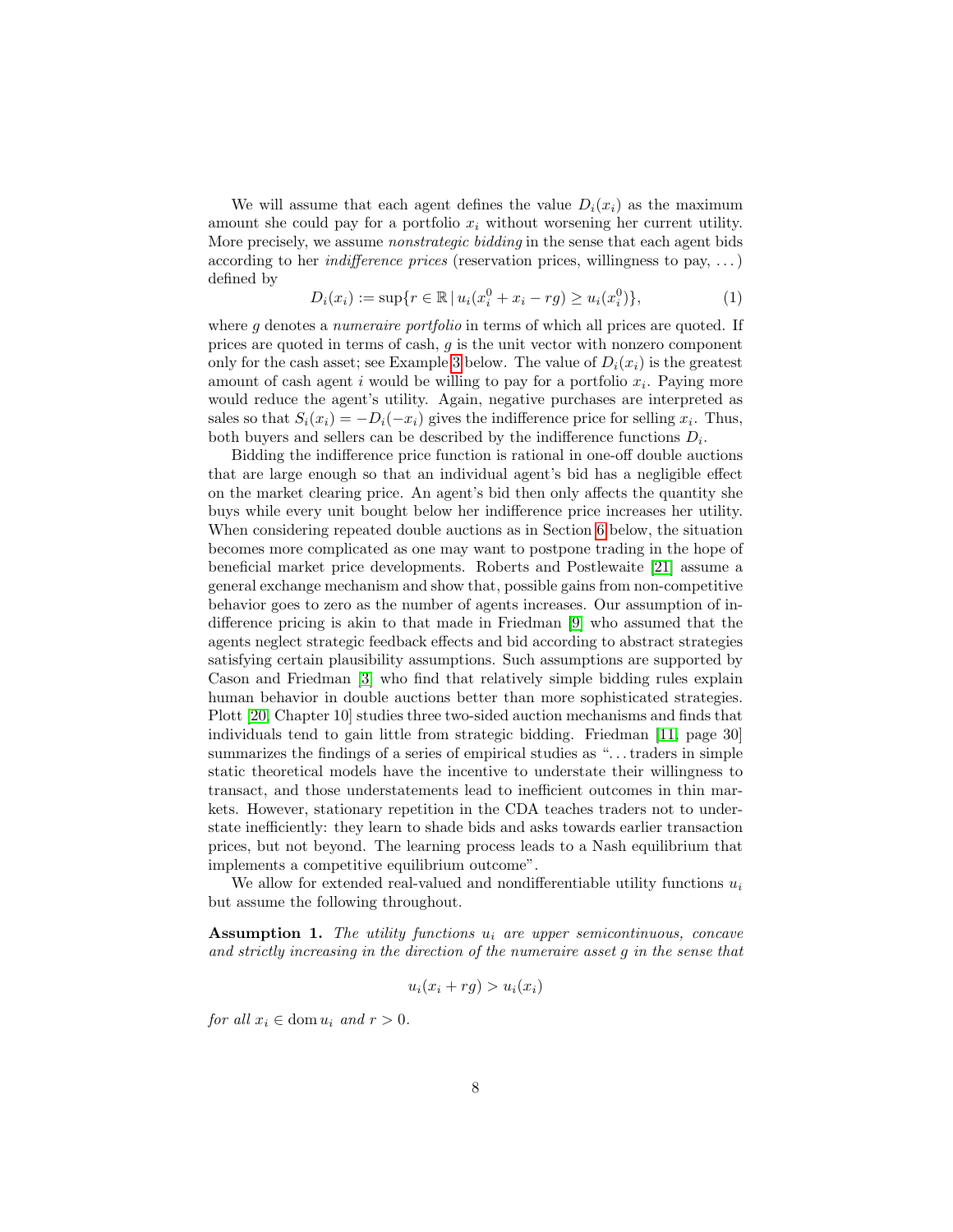Here and in what follows,

$$
\operatorname{dom} u_i := \{ x_i \in \mathbb{R}^J \mid u_i(x_i) > -\infty \}.
$$

Extended real-valued utility functions allow for incorporation of constraints with infinite penalties. This is essential e.g. with Cobb-Douglas-type utility functions (see Section [7\)](#page-19-0) whose domains are the positive orthants  $\mathbb{R}^J_+$ . In the general setup, however, we do not require dom  $u_i \subseteq \mathbb{R}^J_+$ , so short positions may be feasible. Also, besides growth in the direction of  $g$ , we do not assume any monotonicity properties so some agents may find utility in assets that others find undesirable altogether. Since we do not require differentiability, our analysis covers also Leontief-type utility functions

$$
u_i(x_i) = \min_{j \in J} \{ \alpha_{i,j} x_{i,j} \},\
$$

where  $\alpha_{i,j}$  are real parameters. Nonsmoothness is essential also in describing agents with production facilities.

<span id="page-8-0"></span>Example 1 (Indirect utility functions). Our assumptions allow for indirect utility functions of the form

$$
u_i(x_i) = \sup_{y_i} \{ U_i(y_i) \, | \, y_i \in Y_i(x_i) \},
$$

where  $Y_i$  is a von Neumann–Gale-type "production mapping" describing how a vector  $x_i$  of goods can be transformed into another  $y_i$  and  $U_i$  is a utility function on the outputs. As soon as the set  $G := \{(x_i, y_i) \mid y_i \in Y_i(x_i)\}\$ is convex and  $U_i$ is concave, the function  $u_i$  will be concave as well. Applying [\[22,](#page-22-6) Theorem 9.2] would give quite general sufficient conditions for the upper semicontinuity. A sufficient condition is that  $U_i$  is upper semicontinuous, G is closed and  $Y_i(0)$  be bounded.

One could also allow for random production mappings and utilities and define

$$
u_i(x_i) = \sup_{y_i} \{ E^{P_i} U_i(y_i) \, | \, y_i \in Y_i(x_i) \, P_i \text{-}a.s. \},
$$

where the supremum is taken over random outputs  $y_i$  and  $P_i$  is a probability measure describing agent i's views about the uncertain future states. Such indirect utility functions incorporate agents' information through the subjective probability measures  $P_i$  which may evolve at the arrival of news and other information. Changes in the subjective probabilities would affect the indirect utilities  $u_i$  and thus, market clearing prices, as we will see below. Indirect utilities are often often used in indifference pricing in incomplete market models of financial economics; see e.g.  $\beta$ , Chapter 5 or  $\beta$  and the references there.

In what follows, we assume that the function  $D_i$  submitted by agent i is defined by [\(1\)](#page-6-2). The following is a simple consequence of Assumption [1;](#page-7-0) see e.g. [\[18,](#page-22-11) Proposition 2].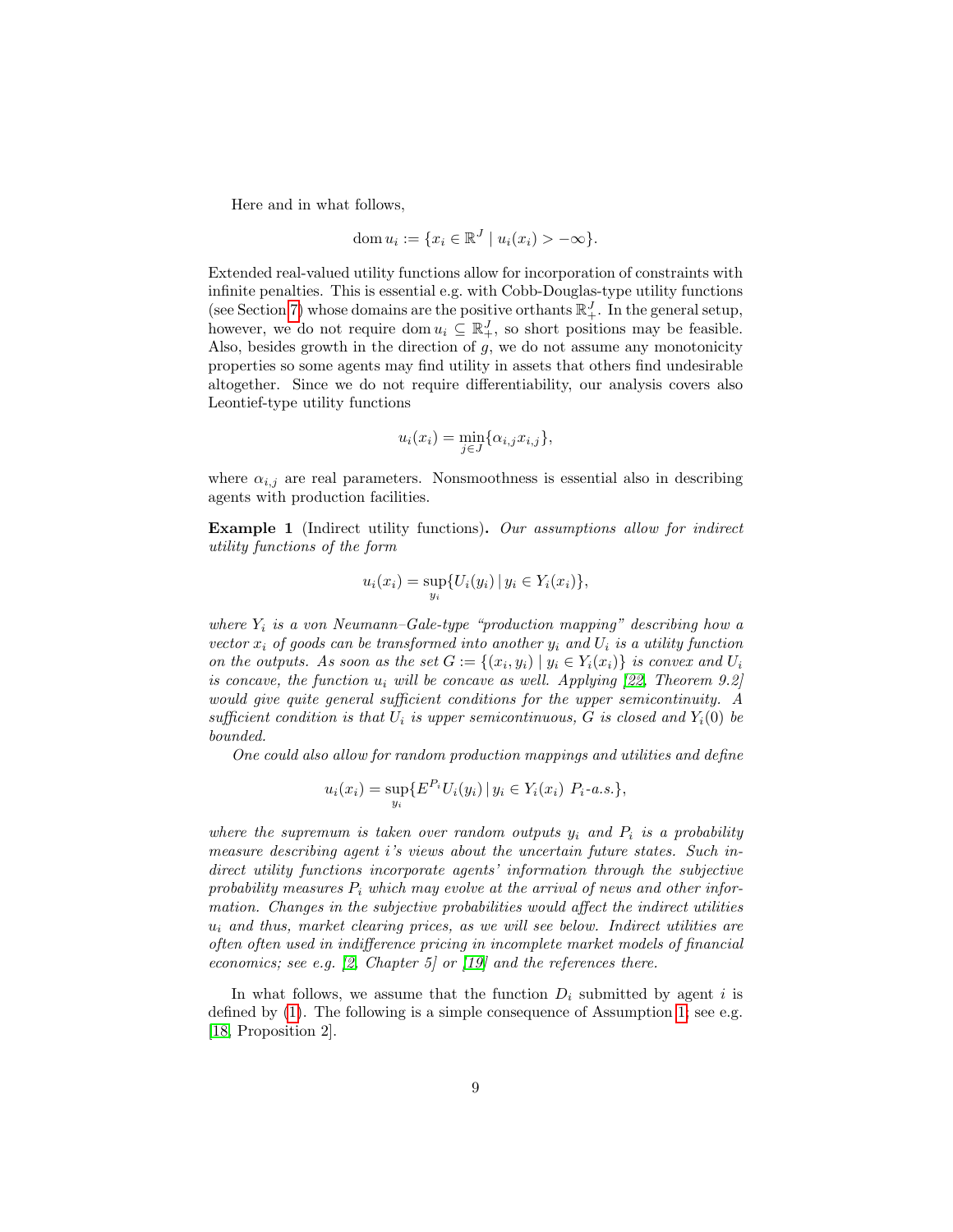<span id="page-9-1"></span>**Lemma 2.** Under Assumption [1,](#page-7-0) the function  $D_i$  is concave and upper semicontinuous with  $D_i(0) = 0$  and

$$
D_i(x_i + rg) = D_i(x_i) + r
$$

for all  $x_i \in \text{dom } D_i$  and  $r \in \mathbb{R}$ .

<span id="page-9-0"></span>Example 3 (Cash as numeraire). In many markets, the numeraire asset is cash. If cash is denoted by  $0 \in J$ , this means that the numeraire q in the definition [\(1\)](#page-6-2) of the function  $D_i$  is a unit vector with  $g_0 = 1$  and  $g_j = 0$  for  $j \in \tilde{J} := J \setminus \{0\}.$ Denoting  $x_i = (x_{i,0}, \tilde{x}_i) \in \mathbb{R} \times \mathbb{R}^{\tilde{J}}$ , Lemma [2](#page-9-1) gives

$$
D_i(x_i) = D_i(0, \tilde{x}_i) + x_{i,0}
$$

so problem  $(P)$  $(P)$  $(P)$  can be written as

maximize 
$$
\sum_{i \in I} D_i(0, \tilde{x}_i) + \sum_{i \in I} x_{i,0} \text{ over } x \in \mathbb{R}^{I \times J}
$$
  
subject to 
$$
\sum_{i \in I} x_{i,0} = 0,
$$

$$
\sum_{i \in I} \tilde{x}_i = 0,
$$

or equivalently,

maximize 
$$
\sum_{i \in I} D_i(0, \tilde{x}_i) \quad \text{over } \tilde{x} \in \mathbb{R}^{I \times \tilde{J}}
$$
  
subject to 
$$
\sum_{i \in I} \tilde{x}_i = 0.
$$

When  $\tilde{J}$  is a singleton, we recover problem  $(\tilde{P})$  in the two-asset setting of Section [2](#page-2-1) where a single auctioned asset is paid for in cash.

The market clearing prices will be the *Lagrange multipliers* associated with the market clearing constraint in  $(P)$  $(P)$  $(P)$ . In order to guarantee the existence of market clearing prices, we will consider the following perturbed market clearing problem

<span id="page-9-3"></span><span id="page-9-2"></span>maximize 
$$
\sum_{i \in I} D_i(x_i) \quad \text{over } x \in \mathbb{R}^{I \times J}
$$
  
subject to 
$$
\sum_{i \in I} x_i = z,
$$
 (P<sub>z</sub>)

where  $z \in \mathbb{R}^J$ . The optimum value can be interpreted as the maximum revenue the auctioneer could get by selling the portfolio  $z$  to the market participants at their indifference prices. This interpretation is, however, irrelevant as the auctioneer simply implements the double auction mechanism and does not get involved with trading otherwise. When  $z = 0$ , problem  $(P_z)$  $(P_z)$  $(P_z)$  becomes the market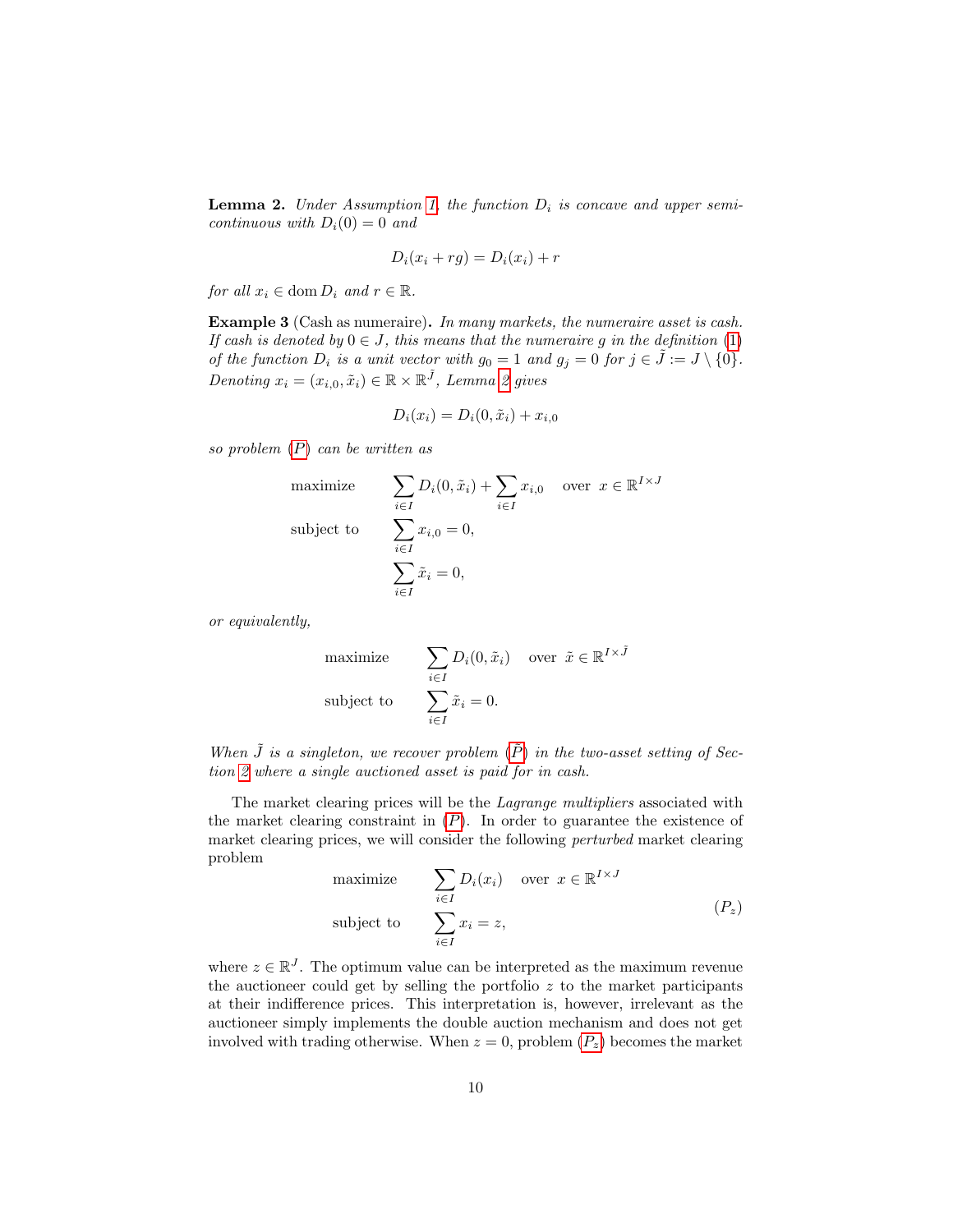clearing problem  $(P)$  $(P)$  $(P)$ . The existence of a Lagrange multiplier is equivalent to the subdifferentiability at the origin of the optimum value of  $(P_z)$  $(P_z)$  $(P_z)$  as a function of  $z$ ; see [\[23,](#page-22-12) Theorem 16]. Since the optimum value function is concave, the subdifferentiability is implied by continuity at the origin; see [\[23,](#page-22-12) Theorem 11]. By [\[23,](#page-22-12) Theorem 8], the following implies the continuity.

<span id="page-10-0"></span>**Assumption 2.** There is an  $\varepsilon > 0$  such that the optimum value of  $(P_z)$  $(P_z)$  $(P_z)$  is finite for all  $z \in \mathbb{R}^J$  with  $|z| \leq \varepsilon$ .

A sufficient condition for Assumption [2](#page-10-0) is that, for each asset  $j \in J$ , there are agents  $i, i' \in I$  such that  $D_i(e_j)$  and  $D_{i'}(-e_j)$  are finite. Here  $e_j$  denotes the vector with  $\epsilon$  at the *j*th component and zeros elsewhere. Indeed, we then have that the optimum value is finite at  $e_j$  and  $-e_j$  for all  $j \in J$ . By concavity, the optimum value is then finite over the convex hull of such vectors, a set which contains a neighborhood of the origin. In the two-asset setting of Section [2,](#page-2-1) this holds if there is at least one seller and one buyer. Assumption [2](#page-10-0) could be weakened to requiring that the origin belongs to the relative interior of the domain of the optimum value function.

The following is a simple application of the classical optimality conditions in convex optimization; see e.g. [\[23,](#page-22-12) Theorem 15] or [\[22,](#page-22-6) Section 28].

<span id="page-10-1"></span>**Theorem 4.** Under Assumption [2,](#page-10-0) an  $\bar{x}$  solves ([P](#page-6-1)) if and only if there exists a price vector  $p \in \mathbb{R}^J$  such that

$$
\partial D_i(\bar{x}_i) \ni p \quad \forall i \in I,\tag{2}
$$

<span id="page-10-2"></span>
$$
\sum_{i \in I} \bar{x}_i = 0. \tag{3}
$$

Condition [\(2\)](#page-9-3) means that p is a supergradient of  $D_i$  at  $\bar{x}_i$ , i.e.

<span id="page-10-3"></span>
$$
D_i(x_i) \le D_i(\bar{x}_i) + p \cdot (x_i - \bar{x}_i) \quad \forall x_i \in \mathbb{R}^J. \tag{4}
$$

The vector p in Theorem [4](#page-10-1) is a market clearing price: agent i will pay  $p \cdot \bar{x}_i$ units of the numeraire portfolio g for  $\bar{x}_i$ . Thus, at market clearing, the agent's portfolio will be updated to

$$
x_i^1 := x_i^0 + \bar{x}_i - (p \cdot \bar{x}_i)g.
$$

Again, if a component  $x_{i,j}$  of  $x_i$  is negative, then agent i is selling asset j and receiving  $-p_j\bar{x}_{i,j}$  units of cash for it. The market clearing condition [\(3\)](#page-10-2) implies

<span id="page-10-4"></span>
$$
\sum_{i \in I} x_i^1 = \sum_{i \in I} x_i^0 \tag{5}
$$

so the new allocation is feasible. Choosing  $x_i = \bar{x}_i + rg$  in [\(4\)](#page-10-3) and using the last property in Lemma [2](#page-9-1) gives

$$
g\cdot p=1,
$$

i.e. the numeraire is priced at 1. In the setting of Example [3](#page-9-0) where  $g$  is a unit vector, this just means that  $p_0 = 1$  (one unit of cash is worth one unit of cash).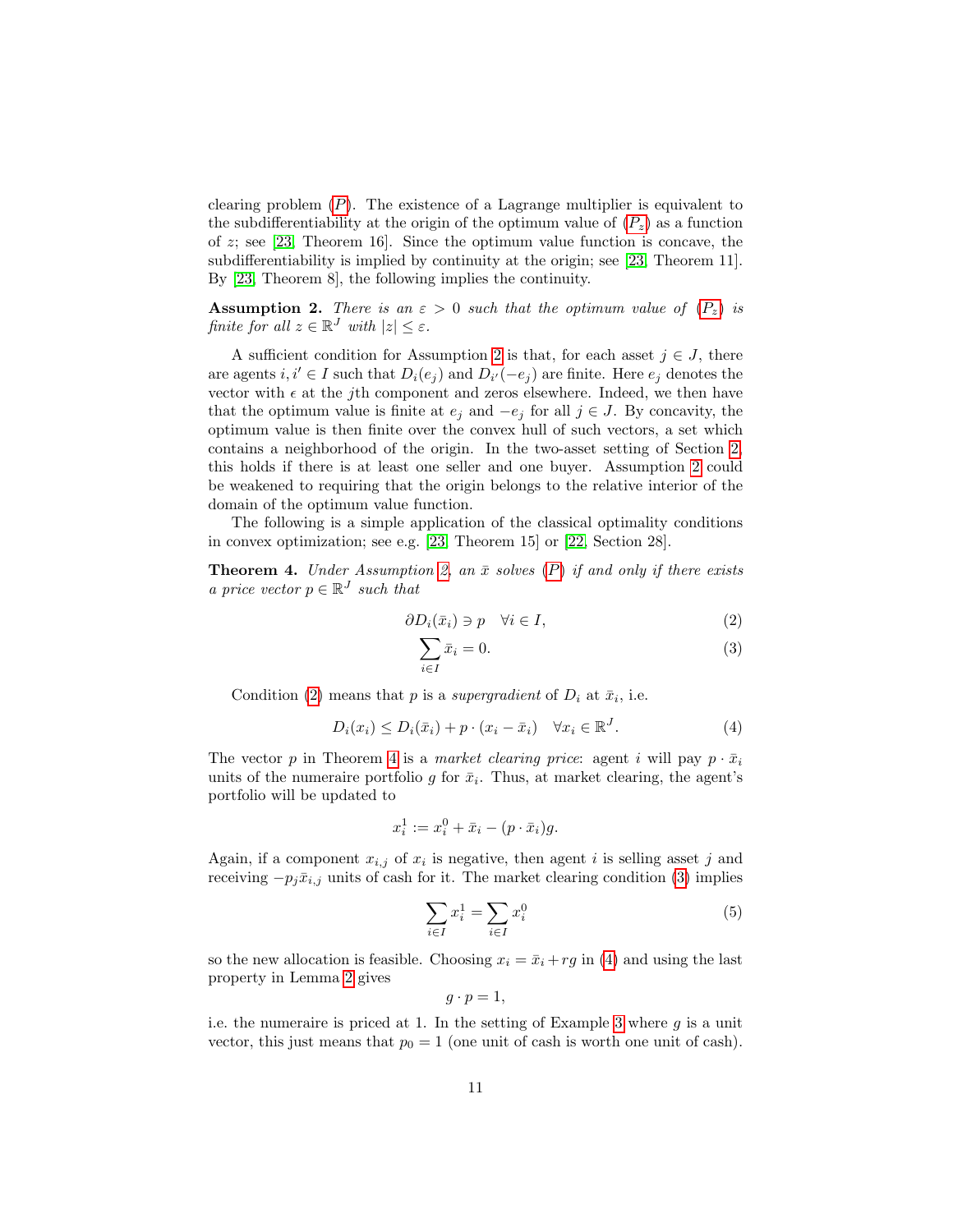<span id="page-11-0"></span>Remark 5 (Consumer surplus). Condition [\(2\)](#page-9-3) or, equivalently, [\(4\)](#page-10-3) implies

$$
D_i(0) \le D_i(\bar{x}_i) - p \cdot \bar{x}_i
$$

where, by Lemma [2,](#page-9-1) the left hand side equals zero under Assumption [1.](#page-7-0) Thus, the payment  $p \cdot \bar{x}_i$  is less than  $D_i(\bar{x}_i)$  which is what the agent was prepared to pay for  $\bar{x}_i$ . The difference may be thought of as agent i's consumer surplus. Any feasible allocation x satisfies

$$
\sum_{i \in I} D_i(x_i) = \sum_{i \in I} [D_i(x_i) - p \cdot x_i]
$$

so the double auction mechanism maximizes the total consumer surplus over all feasible allocations.

<span id="page-11-1"></span>Remark 6 (Pareto improvements). The double auction mechanism makes a Pareto improvement of allocations. Indeed, we have

$$
x_i^1 = x_i^0 + \bar{x}_i - D_i(\bar{x}_i)g + [D_i(\bar{x}_i) - p \cdot \bar{x}_i]g.
$$

Under Assumption [1,](#page-7-0)  $D_i(\bar{x}_i) - p \cdot \bar{x}_i \geq 0$  and

$$
u_i(x_i^1) \ge u_i(x_i^0 + \bar{x}_i - D_i(\bar{x}_i)g)
$$

while  $u_i(x_i^0 + \bar{x}_i - D_i(\bar{x}_i)g) \ge u_i(x_i^0)$ , by the definition of the indifference price  $D_i(\bar{x}_i)$ . Thus,

$$
u_i(x_i^1) \ge u_i(x_i^0)
$$

where the inequality is strict unless  $D_i(\bar{x}_i) = p \cdot \bar{x}_i$ . The equality would mean that agent i submitted a buy order with limit price equal to the market clearing price.

Remark 7 (Multiplicity of market clearing prices). Just as in the single asset auction, the market clearing prices p need not be unique. The conclusions drawn here do not depend on the choice but, in practice, of course, the choice is important to all agents involved in market clearing trades.

Remark 8 (Negative prices). The market clearing constraint in problem ([P](#page-6-1)) is an equality instead of an inequality. This means that we do not allow for free disposal of the assets. It follows that some of the market clearing prices may be strictly negative. This has practical significance as some of the assets may become a liability to some agents. Examples of the phenomenon have been observed e.g. in electricity markets where excess supply during periods of high windpower production has been met with low demand and significantly negative electricity prices. Another example is the negative money market rates in the eurozone since June 2014.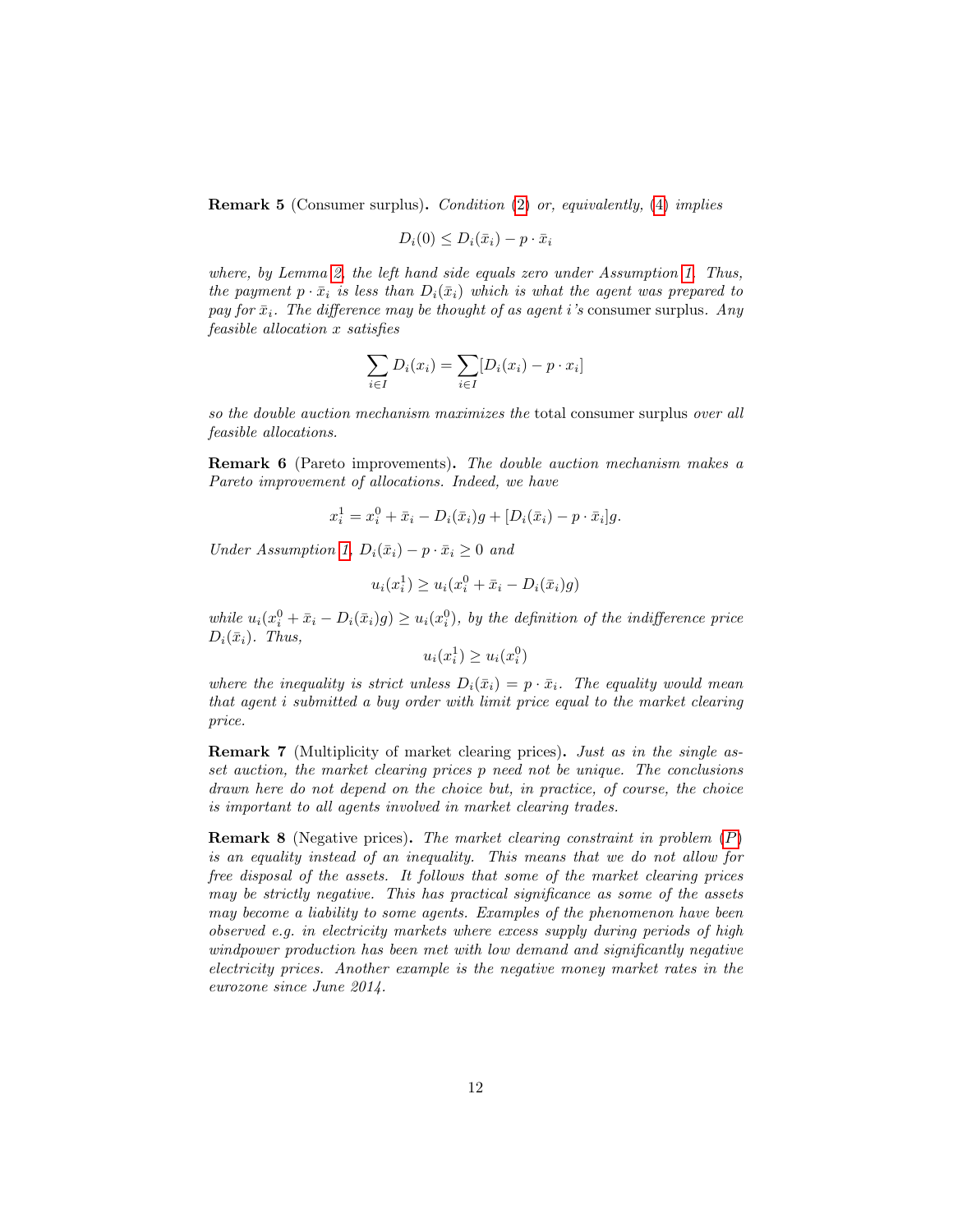#### 4 Existence of solutions

The double auction mechanism discussed above, only makes sense if problem  $(P)$  $(P)$  $(P)$  admits optimal solutions  $\bar{x}$ . In the two-asset setting of Section [2,](#page-2-1) a solution exists except in the unrealistic case where the demand curve lies strictly above the supply curve on the whole positive axis. This would mean that an infinite quantity of buy and sell offers could be matched. Theorem [10](#page-13-1) below gives sufficient conditions for existence in the general case.

The market clearing problem  $(P)$  $(P)$  $(P)$  is written in terms of the functions  $D_i$ defined through minimization in [\(1\)](#page-6-2). Plugging in the definitions, we can write the problem in terms of the utility functions  $u_i$  as follows.

<span id="page-12-1"></span>**Lemma 9.** [P](#page-6-1)roblem  $(P)$  is equivalent to the problem

maximize 
$$
r
$$
 over  $r \in \mathbb{R}$ ,  $w \in \mathbb{R}^{I \times J}$   
\nsubject to 
$$
\sum_{i \in I} w_i + rg = \sum_{i \in I} x_i^0,
$$

$$
u_i(w_i) \ge u_i(x_i^0) \quad i \in I
$$
 (P')

in the sense that their optimum values coincide and an  $\bar{x}$  solves  $(P)$  $(P)$  $(P)$  if and only if there exist  $r_i$  such that

<span id="page-12-0"></span>
$$
r = \sum_{i \in I} r_i
$$

and  $w_i = x_i^0 + \bar{x}_i - r_i g$  solve  $(P')$  $(P')$  $(P')$ .

*[P](#page-6-1)roof.* Using the definition of  $D_i(x_i)$ , we can write problem  $(P)$  as

maximize 
$$
\sum_{i \in I} r_i \quad \text{over } r \in \mathbb{R}^I, \ x \in \mathbb{R}^{I \times J}
$$
  
subject to 
$$
\sum_{i \in I} x_i = 0,
$$

$$
u_i(x_i^0 + x_i - r_i g) \ge u_i(x_i^0) \quad i \in I,
$$

or in terms of  $w_i := x_i^0 + x_i - r_i g$ , as

maximize 
$$
\sum_{i \in I} r_i \quad \text{over } r \in \mathbb{R}^I, \ w \in \mathbb{R}^{I \times J}
$$
  
subject to 
$$
\sum_{i \in I} w_i + \sum_{i \in I} r_i g = \sum_{i \in I} x_i^0,
$$

$$
u_i(w_i) \ge u_i(x_i^0) \quad i \in I.
$$

This is the problem in the statement with  $r = \sum_{i \in I} r_i$ .

By Lemma [9,](#page-12-1) the market clearing problem  $(P)$  $(P)$  $(P)$  has a solution if and only if problem  $(P')$  $(P')$  $(P')$  has one. Theorem [10](#page-13-1) below gives sufficient conditions for existence

 $\Box$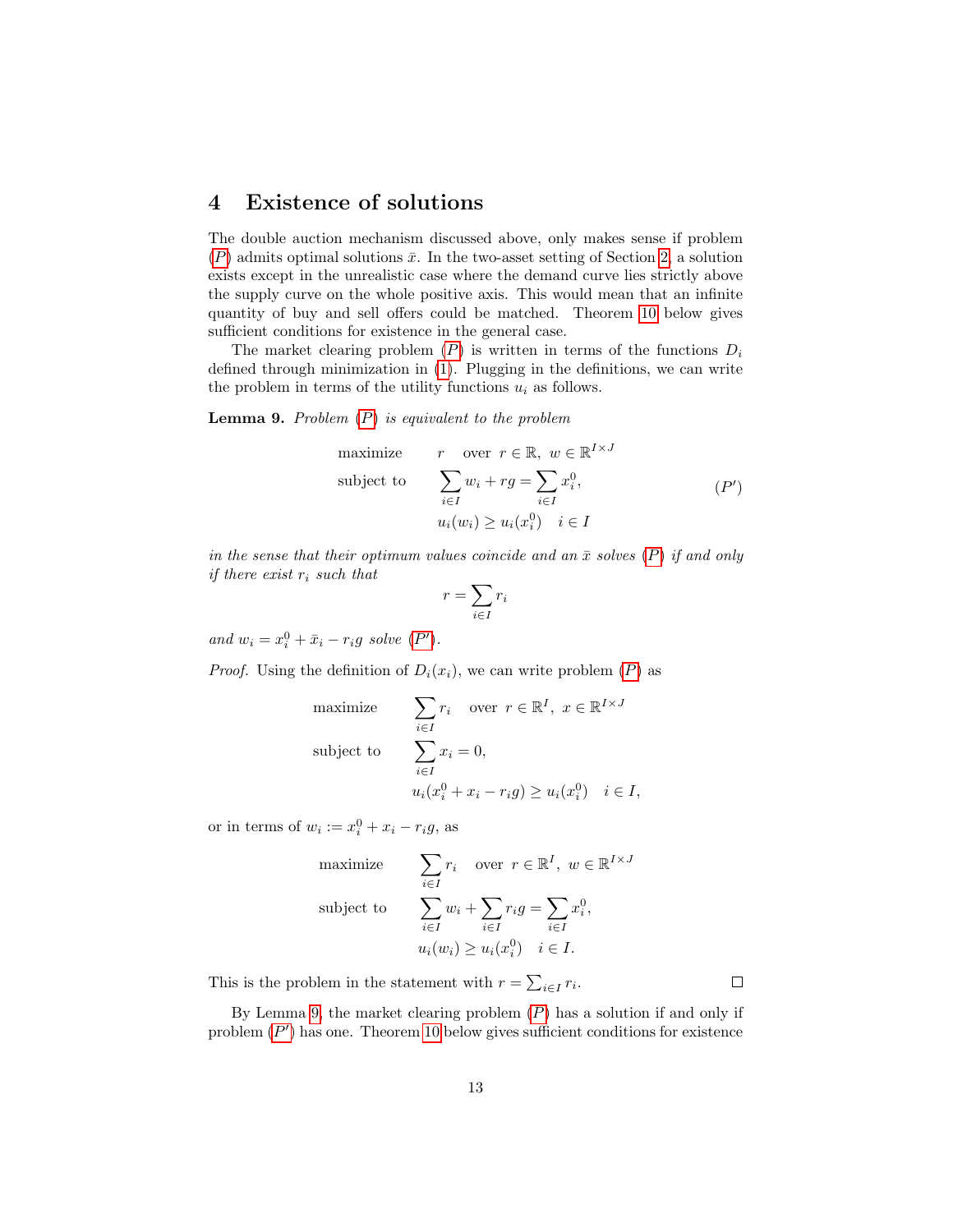in terms of the recession functions defined for the upper semicontinuous concave functions  $u_i$  by

$$
u_i^{\infty}(x_i) := \inf_{\alpha > 0} \frac{u_i(\bar{x}_i + \alpha x_i) - u_i(\bar{x}_i)}{\alpha},
$$

where  $\bar{x}_i \in \text{dom } u_i$ . By [\[22,](#page-22-6) Theorem 8.5], the definition is independent of the choice of  $\bar{x}_i \in \text{dom } u_i$ . The recession function describes the asymptotic behavior of  $u_i$  infinitely far from the origin. It is concave and positively homogeneous. If  $u_i$  is positively homogeneous, then  $u_i^{\infty} = u_i$ .

<span id="page-13-2"></span>Assumption 3. If  $x \in \mathbb{R}^{I \times J}$  is such that

$$
u_i^{\infty}(x_i) \ge 0, \sum_{i \in I} x_i = 0,
$$

then  $x = 0$ .

Assumption [3](#page-13-2) holds if there is a pointed convex cone  $K$  that contains, for each  $i \in I$ , the "directions of recession"

$$
\{x \in \mathbb{R}^J \mid u_i^\infty(x) \ge 0\}
$$

of  $u_i$ ; see [\[22\]](#page-22-6). By [\[22,](#page-22-6) Theorem 8.6], directions of recession are precisely the vectors x such that  $\lambda \mapsto u_i(\bar{x} + \lambda x)$  is nondecreasing for all  $\bar{x} \in \text{dom } u_i$ . For Cobb-Douglas utilities, one can take  $K = \mathbb{R}^J_+$ . The same works for Leontief utilities under the usual assumption of strictly positive parameters  $\alpha_{i,j}$ .

<span id="page-13-1"></span>**Theorem 10.** The market clearing problem  $(P)$  $(P)$  $(P)$  admits solutions under As-sumptions [1](#page-7-0) and [3.](#page-13-2)

*[P](#page-12-0)roof.* It suffices to prove that problem  $(P')$  in Lemma [9](#page-12-1) has a solution. By [\[22,](#page-22-6) Corollary 27.3.3], it suffices to show that the set

$$
\{(r, w) \in \mathbb{R} \times \mathbb{R}^{I \times J} \mid r \ge 0, \sum_{i \in I} w_i + rg = 0, u_i^{\infty}(w_i) \ge 0\}
$$

only contains the origin. Under Assumption [1,](#page-7-0) any element  $(r, w)$  of this set satisfies

$$
r \ge 0
$$
,  $\sum_{i \in I} (w_i + \frac{r}{|I|}g) = 0$ ,  $u_i^{\infty}(w_i + \frac{r}{|I|}g) \ge 0$ 

and, by Assumption [3,](#page-13-2)  $w_i + \frac{r}{|I|}g = 0$ . Since  $u_i(w_i) \geq 0$ , this implies  $u_i^{\infty}(-\frac{r}{|I|}g) \geq$ 0 which, under Assumption [1,](#page-7-0) can only hold if  $r = 0$  and then,  $w_i = 0$  as well.  $\Box$ 

## <span id="page-13-0"></span>5 Double auction equilibria and Pareto allocations

By Remark [5,](#page-11-0) the optimum value of the market clearing problem  $(P)$  $(P)$  $(P)$  equals the maximum consumer surplus over all feasible reallocations. In order to emphasize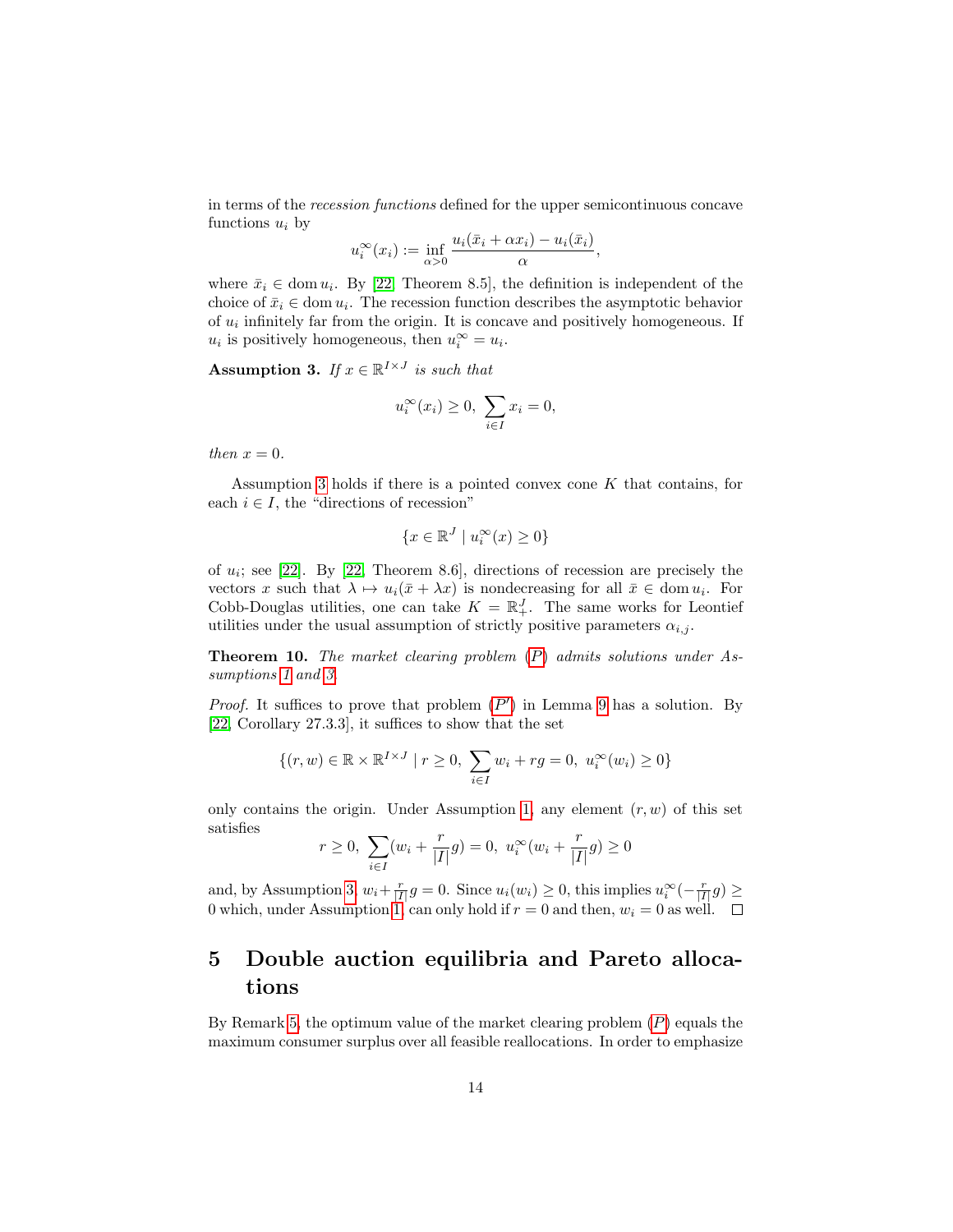its dependence on the current allocation  $x^0$ , we will denote it by  $CS(x^0)$ . Since  $x = 0$  is feasible in  $(P)$  $(P)$  $(P)$ , and since, by Lemma [2,](#page-9-1)  $D_i(0) = 0$  under Assumption [1,](#page-7-0) we have  $CS(x^0) \geq 0$ . If  $CS(x^0) = 0$ , the market clearing problem  $(P)$  $(P)$  $(P)$  is solved by  $x = 0$ , and we say that  $x^0$  is a *double auction equilibrium*. In other words, double auction equilibria are allocations  $x^0$  at which the market clears with zero trades and all agents have zero surplus<sup>[1](#page-14-0)</sup>.

It is natural to ask, how "efficient" are double auction equilibria. They are, after all, defined in terms of a specific market mechanism, the double auction. Much like the fundamental theorems of welfare economics relate Walrasian equilibria with Pareto efficient allocations (see e.g. [\[16,](#page-22-7) Chapter 16] or [\[27,](#page-23-1) Chapter 17]), the main result of this section, Theorem [11](#page-14-1) below, gives conditions under which double auction equilibria coincide with Pareto allocations. Recall that a feasible allocation x is *Pareto efficient* if there does not exist another feasible allocation  $x'$  such that

$$
u_i(x_i') \ge u_i(x_i)
$$

for all agents  $i \in I$  with strict inequality for at least one of them.

Lemma [9](#page-12-1) allows for a quick proof of the fact that, under Assumption [1,](#page-7-0) Pareto allocations are double auction equilibria. We will prove the converse under the following.

<span id="page-14-2"></span>**Assumption 4.** If  $x_i$  is such that  $u_i(x_i) > u_i(x'_i)$  for some  $x'_i \in \text{dom } u_i$  then  $x_i - \varepsilon g \in \text{dom } u_i \text{ for small enough } \varepsilon > 0.$ 

Assumption [4](#page-14-2) means that starting from a point which is not of lowest possible utility over dom  $u_i$ , the agent can give away some positive amount of the numeraire portfolio without making his position infeasible. This clearly holds if the sets  $\{x_i \in \mathbb{R}^J \mid u_i(x_i) > u_i(x'_i)\}\$  with  $x'_i \in \text{dom } u_i$  are open, or if the effective domain

$$
\operatorname{dom} u_i := \{ x_i \in \mathbb{R}^J \, | \, u_i(x_i) > -\infty \}
$$

of  $u_i$  is an open set. Both conditions hold if  $u_i$  is finite everywhere since concavity then implies that  $u_i$  is continuous; see [\[22,](#page-22-6) Corollary 10.1.1].

<span id="page-14-1"></span>**Theorem 11.** Under Assumption [1,](#page-7-0) Pareto allocations are double auction equilibria. The converse holds under Assumption [4.](#page-14-2)

*Proof.* Assume that  $x^0$  is not a double auction equilibrium. By Lemma [9,](#page-12-1) there is an  $r > 0$  such that the constraints of problem  $(P')$  $(P')$  $(P')$  are satisfied. We can then construct another feasible allocation by giving  $rg$  to one of the agents. Under Assumption [1,](#page-7-0) this would lead to strict increase of the agent's utility so  $x^0$  can't be Pareto. This proves the first claim.

<span id="page-14-0"></span><sup>&</sup>lt;sup>1</sup>As the solution to the market clearing problem need not be unique, there may be other solutions besides 0 at a double auction equilibrium  $x^0$ . In the two-asset setting of Section [2,](#page-2-1) this would mean that horizontal parts of the supply and demand curves s and d overlap. The uniqueness or the lack of it has no effect on the conclusions of this paper.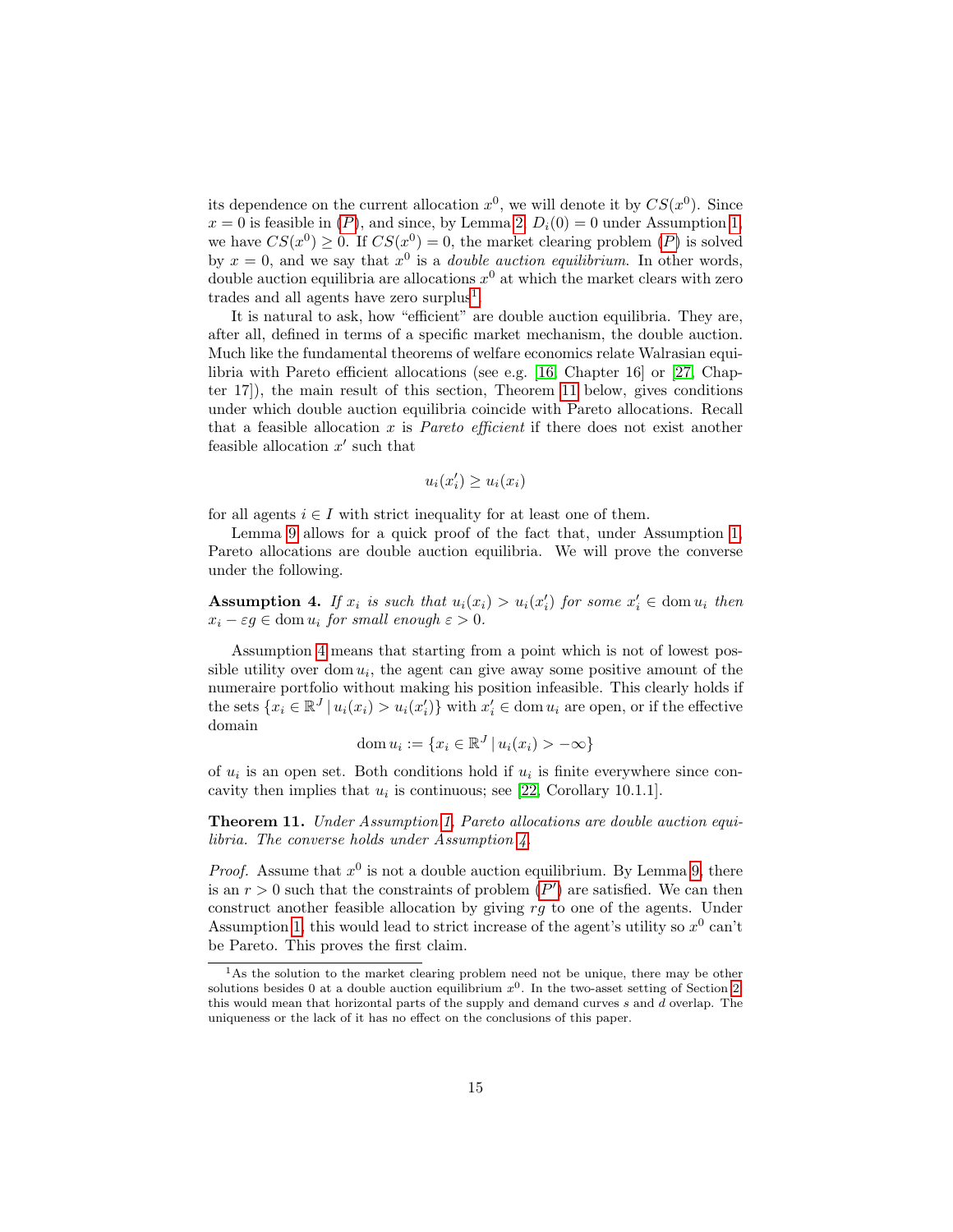On the other hand, if  $x^0$  is not Pareto, there is a feasible allocation  $\tilde{x}$  such that  $u_i(\tilde{x}_i) \ge u_i(x_i^0)$  for all  $i \in I$  and  $u_{i'}(\tilde{x}_{i'}) > u_i(x_{i'}^0)$  for some  $i' \in I$ . Under Assumption [4,](#page-14-2) there is an  $r > 0$  such that  $u_{i'}(\tilde{x}_{i'} - rg) \ge u_{i'}(x_{i'}^0)$ . Setting

$$
w_i = \begin{cases} \tilde{x}_i & \text{for } i \neq i', \\ \tilde{x}_i - rg & \text{for } i = i', \end{cases}
$$

we would then obtain a feasible solution to problem  $(P')$  $(P')$  $(P')$  with strictly posi-tive optimum value. Thus, by Lemma [9,](#page-12-1)  $x^0$  would not be a double auction equilibrium.  $\Box$ 

Theorem [11](#page-14-1) gives immediate existence results for the existence of double auction equilibria: under Assumption [1,](#page-7-0) a sufficient condition is the existence of Pareto equilibria. Under Assumption [4](#page-14-2) this is also necessary. This should be compared with the more involved proofs and conditions for the existence of classical Walrasian equilibria; see [\[15\]](#page-22-13) for some of the most general results on the topic.

The notion of double auction equilibrium is closely related also to the *valua*tion equilibrium introduced in Debreu [\[6\]](#page-21-1). The connections rely on the following dual characterizations of double auction equilibria.

<span id="page-15-0"></span>Lemma 12. Under Assumptions [1](#page-7-0) and [2,](#page-10-0) the following are equivalent

- 1.  $x^0$  is a double auction equilibrium,
- 2. there is a price vector p with  $\partial D_i(0) \ni p$  for all  $i \in I$ .
- 3. there is a price vector p with  $g \cdot p = 1$  and, for all  $i \in I$ ,

$$
p \cdot w_i \ge p \cdot x_i^0
$$

for all  $w_i$  with  $u_i(w_i) \geq u_i(x_i^0)$ .

*Proof.* The equivalence of the first two follows by taking  $\bar{x} = 0$  in Theorem [4.](#page-10-1) By definition,  $\partial D_i(0) \ni p$  means that

$$
D_i(x_i) \le D_i(0) + p \cdot x_i \quad \forall x_i \in \mathbb{R}^J
$$
  
\n
$$
\iff r \le D_i(0) + p \cdot x_i \quad \forall x_i \in \mathbb{R}^J, \ \forall r \in \mathbb{R}: \ u_i(x_i^0 + x_i - rg) \ge u_i(x_i^0)
$$
  
\n
$$
\iff r \le D_i(0) + p \cdot (w_i - x_i^0 + rg) \quad \forall w_i \in \mathbb{R}^J, \ \forall r \in \mathbb{R}: \ u_i(w_i) \ge u_i(x_i^0)
$$
  
\n
$$
\iff p \cdot g = 1, \quad 0 \le D_i(0) + p \cdot (w_i - x_i^0) \quad \forall w_i \in \mathbb{R}^J: \ u_i(w_i) \ge u_i(x_i^0),
$$

 $\Box$ 

where  $D_i(0) = 0$ , by Lemma [2.](#page-9-1) Thus, 2 is equivalent to 3.

Combining Lemma [12](#page-15-0) with Theorem [11](#page-14-1) gives the following.

<span id="page-15-1"></span>Corollary [1](#page-7-0)3. Under Assumptions 1 and [2,](#page-10-0) each Pareto allocation x has an associated price vector  $p \in \mathbb{R}^J$  such that  $g \cdot p = 1$  and, for all  $i \in I$ ,

$$
p \cdot w_i \ge p \cdot x_i^0
$$

for all  $w_i$  with  $u_i(w_i) \geq u_i(x_i^0)$ . Conversely, under Assumptions [1,](#page-7-0) [2](#page-10-0) and [4,](#page-14-2) the existence of such a price vector implies that  $x$  is Pareto efficient.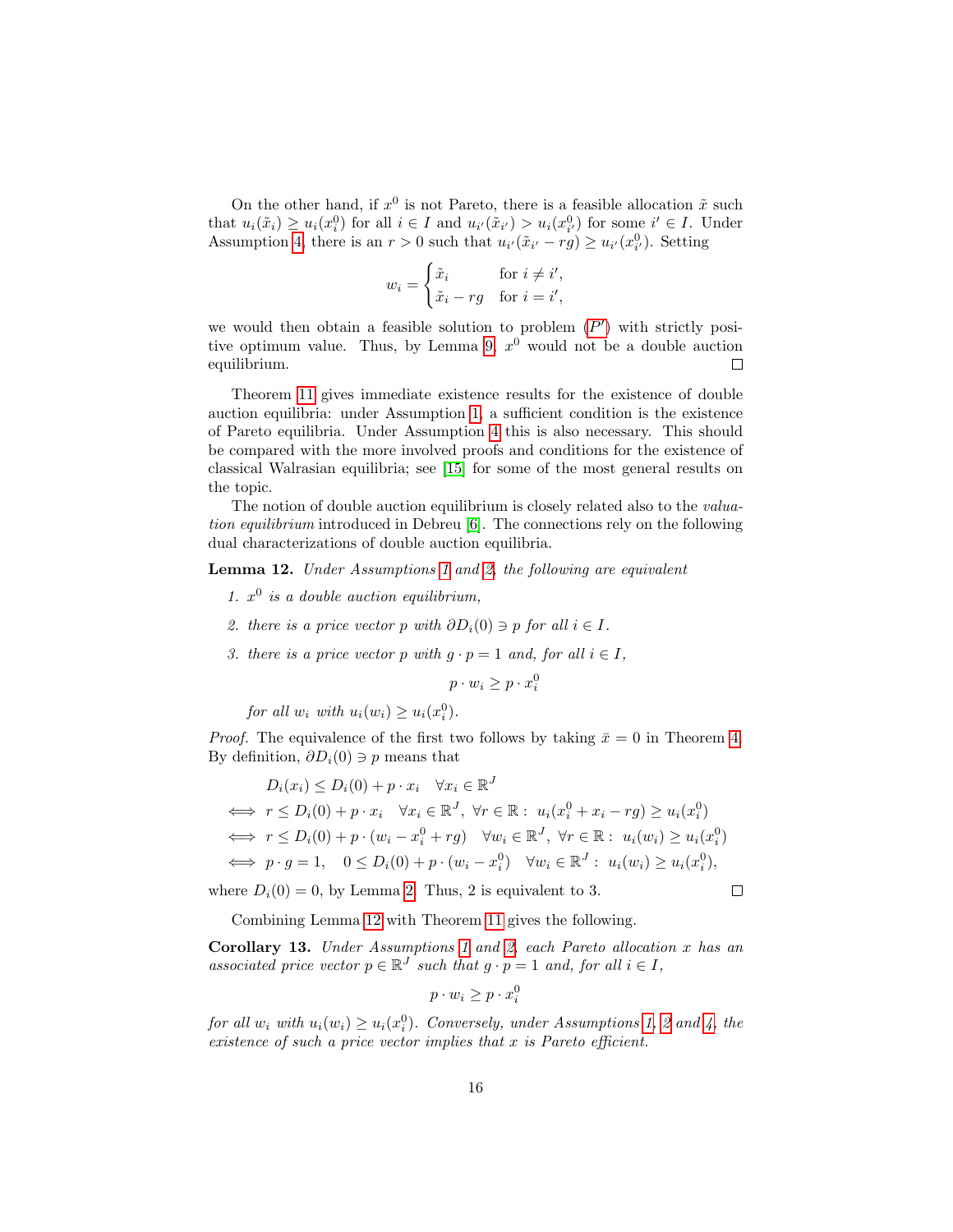The first implication of Corollary [13](#page-15-1) was given as [\[6,](#page-21-1) Theorem 2] under under slightly different assumptions and without the normalization condition  $g \cdot p = 1$ . The seemingly more involved separation argument used in [\[6\]](#page-21-1) is replaced here by Lemma [12](#page-15-0) which in turn is based on Theorem [4,](#page-10-1) the proof of which also relies on separation. The second part of Corollary [13](#page-15-1) gives the following result given as Theorem 1 in [\[6\]](#page-21-1) under slightly different conditions.

<span id="page-16-2"></span>**Corollary 14.** If Assumption [4](#page-14-2) holds and x is a feasible allocation such that there is a price vector p with  $g \cdot p = 1$  and

$$
u_i(w_i) \leq u_i(x_i)
$$

for all  $w_i$  with  $p \cdot w_i \leq p \cdot x_i$ , then x is Pareto efficient.

*Proof.* The given condition clearly implies condition 3 in Lemma [12](#page-15-0) so x is a double auction equilibrium. Theorem [11](#page-14-1) now implies that  $x$  is Pareto.  $\Box$ 

While the sufficient condition in Corollary [14](#page-16-2) always implies condition 3 in Lemma [12,](#page-15-0) the remark on page 591 of [\[6\]](#page-21-1) gives conditions under which the conditions are equivalent. In the terminology of  $[6]$ , point x satisfying the sufficient condition, except for the normalization condition  $g \cdot p = 1$ , in Corollary [14](#page-16-2) was said to be a valuation equilibrium. Clearly, the normalization condition can be achieved by scaling the price vector provided  $g \cdot p > 0$ .

#### <span id="page-16-1"></span>6 Convergence to efficient allocations

In general, an agent's indifference price function  $D_i$  as defined by [\(1\)](#page-6-2) depends on her endowment  $x_i^0$ . After market clearing, her endowment is changed to  $x_i^1 = x_i^0 + \bar{x}_i^0 - (p \cdot \bar{x}_i^0)g$  so her demand may change too. There is no reason for the new allocation  $x^1$  to be a double auction equilibrium, in general.

Assume now that the auction is repeated indefinitely and denote agent i's position after the t<sup>th</sup> auction by  $x_i^t$ . That is,

$$
x_i^t:=x_i^{t-1}+\bar{x}_i^t-(p^t\cdot \bar{x}_i^t)g,
$$

where  $p^t$  is the market clearing price and  $\bar{x}_i^t$  is agent *i*'s purchase in the *t*<sup>th</sup> auction. We will show that, under fairly general conditions, the surplus decreases to zero and all cluster points of the allocations are individually rational and Pareto efficient. This seems to be the first mathematical justification of the efficiency of the double auction mechanism.

The following assumption, where  $\mathbb{B}(r)$  denotes the ball of radius r in the commodity space  $\mathbb{R}^{J}$ , is a slight strengthening of Assumption [1.](#page-7-0)

<span id="page-16-0"></span>**Assumption 5.** For every  $r > 0$  there exists a  $\delta_i > 0$  such that

$$
u_i(x_i+rg) \ge u_i(x_i) + \delta_i r \quad \forall x_i \in \mathbb{B}(r).
$$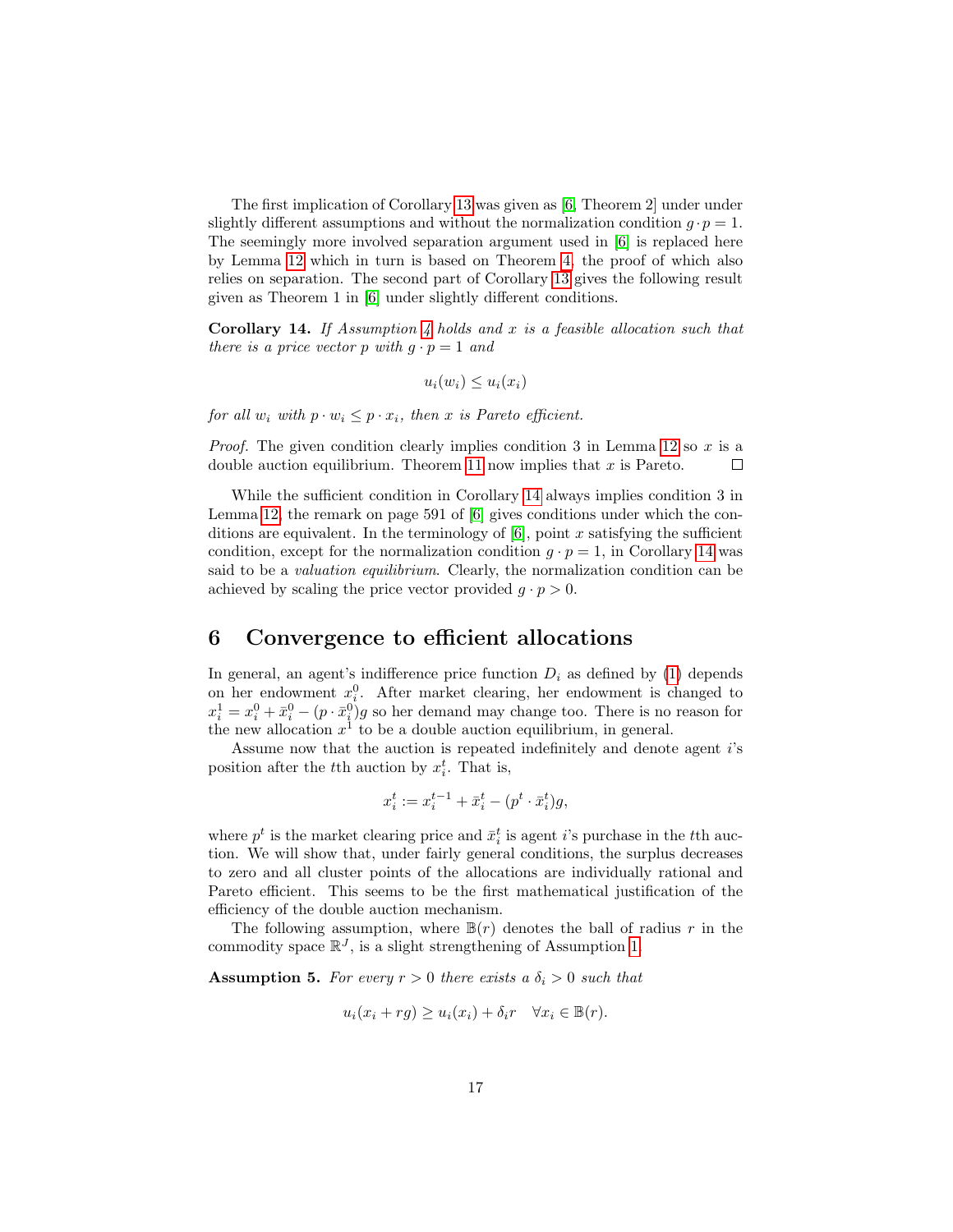The concavity of  $u_i$  implies, by [\[22,](#page-22-6) Theorem 23.1], that the difference quotient

$$
\frac{u_i(x_i+rg)-u_i(x_i)}{r}
$$

is nonincreasing in  $r$  so the inequality in Assumption [5](#page-16-0) implies

$$
u_i(x_i + r'g) \ge u_i(x_i) + \delta_i r'
$$

for any  $r' \in (0, r]$ .

**Lemma [1](#page-7-0)5.** Assumption [5](#page-16-0) is implied by Assumption 1 if  $x_i + rg \in \text{int dom } u_i$ for all  $x_i \in \text{dom } u_i$  and  $r > 0$ .

*Proof.* Assume that Assumption [5](#page-16-0) fails for some  $r > 0$ . This means that there is a convergent sequence  $x^{\nu} \to x \in \mathbb{B}(r)$  such that

$$
\limsup_{\nu \to \infty} \{ u_i(x_i^{\nu} + rg) - u_i(x_i^{\nu}) \} = 0.
$$

By upper semicontinuity of  $u_i$ ,

$$
0 \ge \limsup_{\nu \to \infty} u_i(x_i^{\nu} + rg) - \limsup_{\nu \to \infty} u_i(x_i^{\nu})
$$
  
 
$$
\ge \limsup_{\nu \to \infty} u_i(x_i^{\nu} + rg) - u_i(x_i).
$$

Concavity of  $u_i$  implies its continuity on int dom  $u_i$  so if  $x_i + rg \in \text{int dom } u_i$ , the last supremum equals  $u_i(x_i + rg)$  contradicting Assumption [1.](#page-7-0)  $\Box$ 

An allocation  $\bar{x}$  is said to be *individually rational* if  $u_i(\bar{x}_i) \geq u_i(x_i^0)$  for all  $i \in I$ .

<span id="page-17-0"></span>**Theorem 16.** Under Assumptions [1,](#page-7-0) [3](#page-13-2) and [5,](#page-16-0) the sequence  $(x^t)$  is bounded,  $CS(x^t)$  decreases to zero with t,

$$
CS(x^t) \le \frac{1}{t} \sum_{i \in I} \frac{u_i(x_i^t) - u_i(x_i^0)}{\delta_i}
$$

and the cluster points  $\bar{x}$  of  $(x^t)_{t=0}^{\infty}$  are double auction equilibria and individually rational. In particular,  $\bar{x}$  are Pareto efficient under Assumption [4.](#page-14-2)

Proof. Since all iterates are feasible and, by Remark [6,](#page-11-1) individually rational the sequence is contained in the set

$$
C = \{ x \in \mathbb{R}^{I \times J} \mid \sum_{i \in I} x_i = \sum_{i \in I} x_i^0, \ u_i(x_i) \ge u_i(x_i^0) \ i \in I \}.
$$

By  $[22,$  Theorem 8.4, C is bounded if and only if its recession cone

$$
C^{\infty} := \{ x \in \mathbb{R}^{I \times J} \mid \bar{x} + \alpha x \in C \ \forall \bar{x} \in C, \ \alpha > 0 \}
$$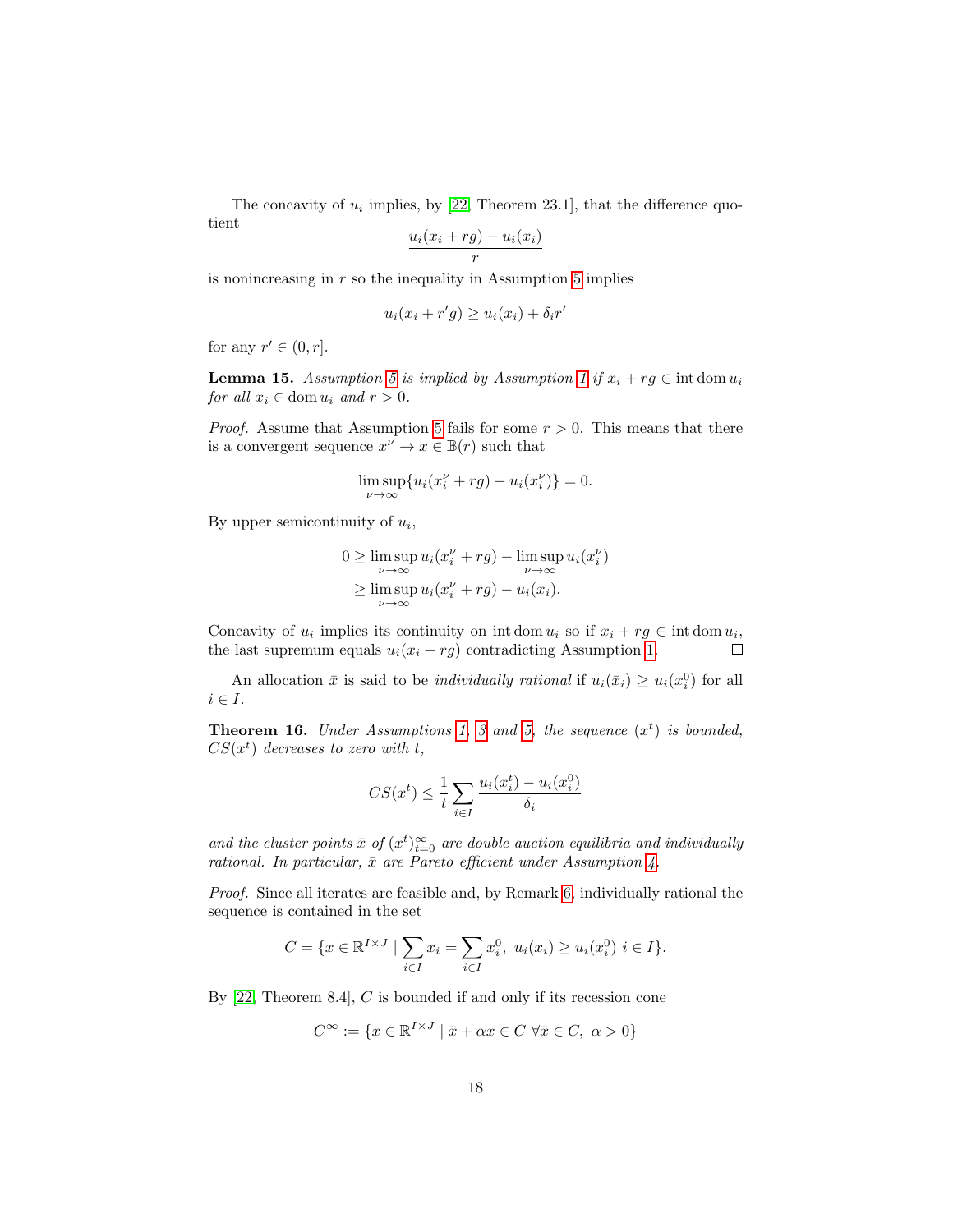only consists of the origin. By [\[22,](#page-22-6) Corollary 8.3.3] and [\[22,](#page-22-6) Theorem 8.7],

$$
C^{\infty} = \{ x \in \mathbb{R}^{I \times J} \mid \sum_{i \in I} x_i = 0, u_i^{\infty}(x_i) \ge 0 \ i \in I \}
$$

so, by Assumption [3,](#page-13-2) C is bounded. This proves the first claim.

By Lemma [9,](#page-12-1) the total surplus  $CS(x^{t-1})$  of the tth auction is the optimum value of  $\overline{I}$   $\overline{I}$ 

maximize 
$$
r
$$
 over  $r \in \mathbb{R}$ ,  $w \in \mathbb{R}^{I \times J}$   
\nsubject to 
$$
\sum_{i \in I} w_i + rg = \sum_{i \in I} x_i^{t-1},
$$

$$
u_i(w_i) \ge u_i(x_i^{t-1}) \quad i \in I.
$$

As in [\(5\)](#page-10-4), the market clearing condition implies

$$
\sum_{i \in I} x_i^{t-1} = \sum_{i \in I} x_i^0
$$

for all t while, by Remark [6,](#page-11-1)  $u_i(x_i^t)$  are nondecreasing in t. Thus, the constraints become more restrictive with t so the optimum value  $CS(x^t)$  is nonincreasing.

Denote agent *i*'s surplus in the *t*<sup>th</sup> auction by  $CS_i(x^{t-1}) := D_i(\bar{x}_i^t) - p^t \cdot \bar{x}_i^t$ and let  $r > 0$  be such that  $CS_i(x^t) \leq r$  and  $x_i^t \in \mathbb{B}(r)$  for all t. Writing

$$
x_i^t = x_i^{t-1} + \bar{x}_i^t - D_i(\bar{x}_i^t)g + CS_i(x^{t-1})g,
$$

Assumption [5](#page-16-0) gives

$$
u_i(x_i^t) \ge u_i(x_i^{t-1} + \bar{x}_i^t - D_i(\bar{x}_i^t)g) + \delta_i CS_i(x^{t-1}) \ge u_i(x_i^{t-1}) + \delta_i CS_i(x^{t-1}).
$$

Adding up over iterations  $s = 1, \ldots, t$  gives

$$
\delta_i \sum_{s=0}^{t-1} CS_i(x^s) \le u_i(x_i^t) - u_i(x_i^0)
$$

and adding up over agents

$$
\sum_{s=0}^{t-1} CS(x^s) \le \sum_{i \in I} \frac{u_i(x_i^t) - u_i(x_i^0)}{\delta_i}.
$$

Since  $CS(x^t)$  is nonincreasing in t, the left side is greater than  $tCS(x^t)$  so

$$
CS(x^{t}) \leq \frac{1}{t} \sum_{i \in I} \frac{u_i(x_i^{t}) - u_i(x_i^{0})}{\delta_i}.
$$

If  $\bar{x}$  is a cluster point of  $(x^t)$ , the upper semicontinuity of  $u_i$  and the monotonicity of  $u_i(x_i^t)$  in t give

$$
u_i(\bar{x}_i) \ge \limsup_{t \to \infty} u_i(x_i^t) = \sup_t u_i(x_i^t).
$$

Thus, by Lemma [9,](#page-12-1)  $CS(\bar{x}) \leq CS(x^t)$  for all t so  $CS(\bar{x}) = 0$ .

 $\Box$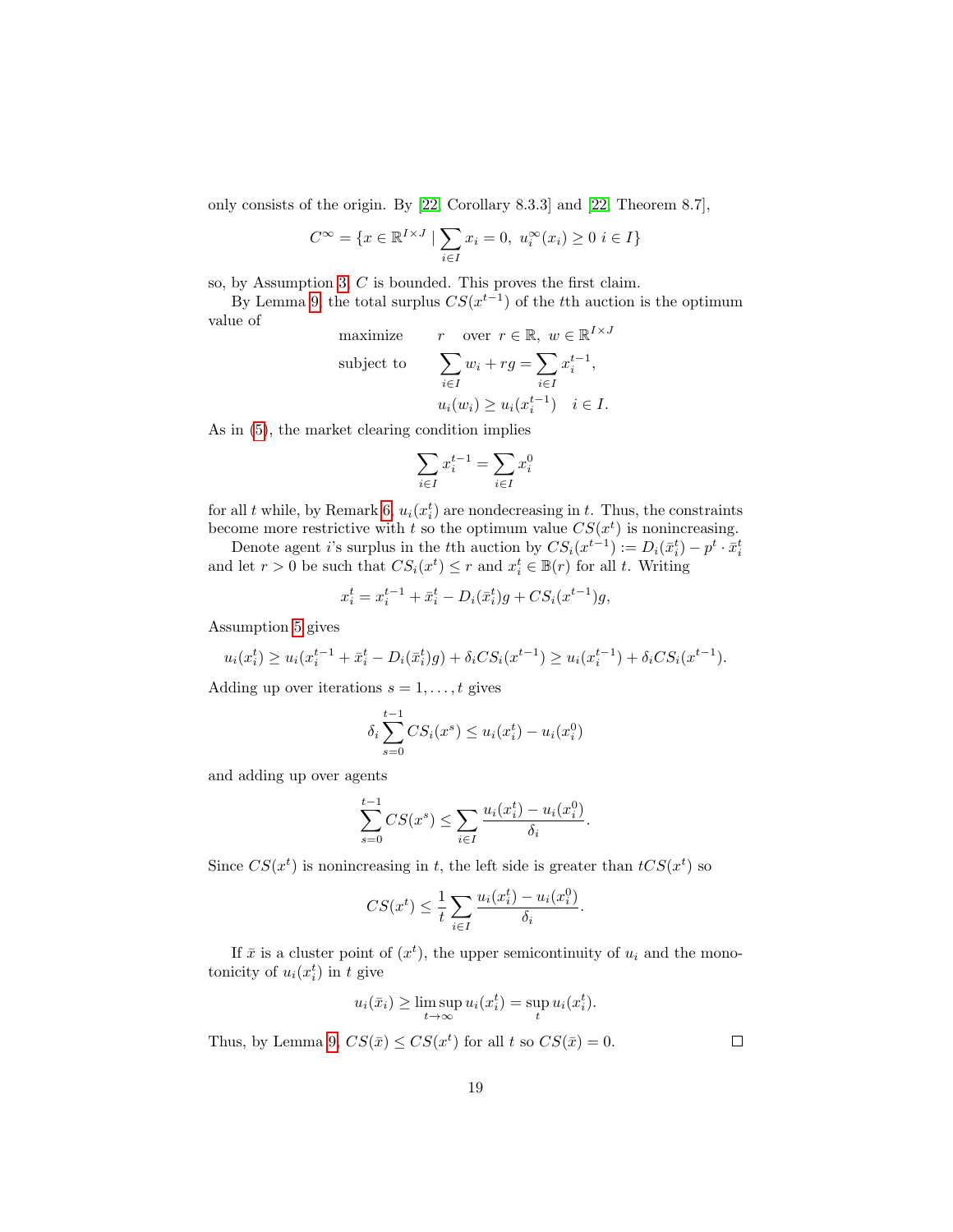Theorem [16](#page-17-0) restates the fundamental fact of welfare economics that "competitive markets" lead to efficient allocations. While the classical Walrasian model of the market leads to an equilibrium in a single trade, it assumes that the equilibrium prices are given exogenously or through a tatonnement process which is at odds with existing market mechanisms. Our market model gives a more realistic description of markets where prices are formed endogenously and the auction is repeated in order to reach equilibrium. Moreover, our result gives a worst-case bound on the speed of convergence which has been observed in extensive empirical studies ever since the pioneering works of Smith [\[25\]](#page-22-0).

#### <span id="page-19-0"></span>7 A numerical illustration

This section presents a numerical study of the double auction process studied in the previous section. In the example, we will assume Cobb-Douglas utilities

$$
u_i(x_i) = \prod_{j \in J} x_{i,j}^{\alpha_{i,j}},
$$

where  $\alpha_{i,j}$  are positive parameters with

$$
\sum_{j\in J}\alpha_{i,j}=1.
$$

For each agent  $i \in I$ , we generate the parameter vector  $\alpha_i = (\alpha_{i,j})_{j \in J}$  randomly by drawing a vector from the uniform distribution over the unit cube and then scaling the vector to the unit simplex. The initial endowments  $x_i^0$  are randomly drawn from the uniform distribution over the unit cube.

We assume that all prices are quoted in terms of cash which is assumed to be asset  $0 \in J$ . This means that the numeraire portfolio g is the unit vector with  $g_0 = 1$  and  $g_i = 0$  for  $j \in J \setminus \{0\}$ . At each iteration of the double auction, we solve the market clearing problem  $(P)$  $(P)$  $(P)$  by solving the equivalent problem  $(P')$ in Lemma [9](#page-12-1) with the conic interior point solver of MOSEK [\[1\]](#page-21-7). The problem is formulated and communicated to MOSEK using Python 3.7 and CVXPY [\[7\]](#page-21-8).

Table [7](#page-19-0) illustrates the progress of the iterated double auctions with 100 agents and 5 assets. The first column is the iteration counter, the second column is the total consumer surplus, the third column is the sum of logarithmic utilities, the fourth column is the inner product between the total endowment

$$
e = \sum_{i \in I} x_i^0
$$

and the market clearing prices  $p^t$ , the fifth column gives the Euclidean norm of the portfolio updates

$$
\Delta x^t := x^t - x^{t-1}
$$

and the last column gives the market clearing prices  $p<sup>t</sup>$ . The auction is iterated until the total consumer surplus falls below 0.001. The computation time to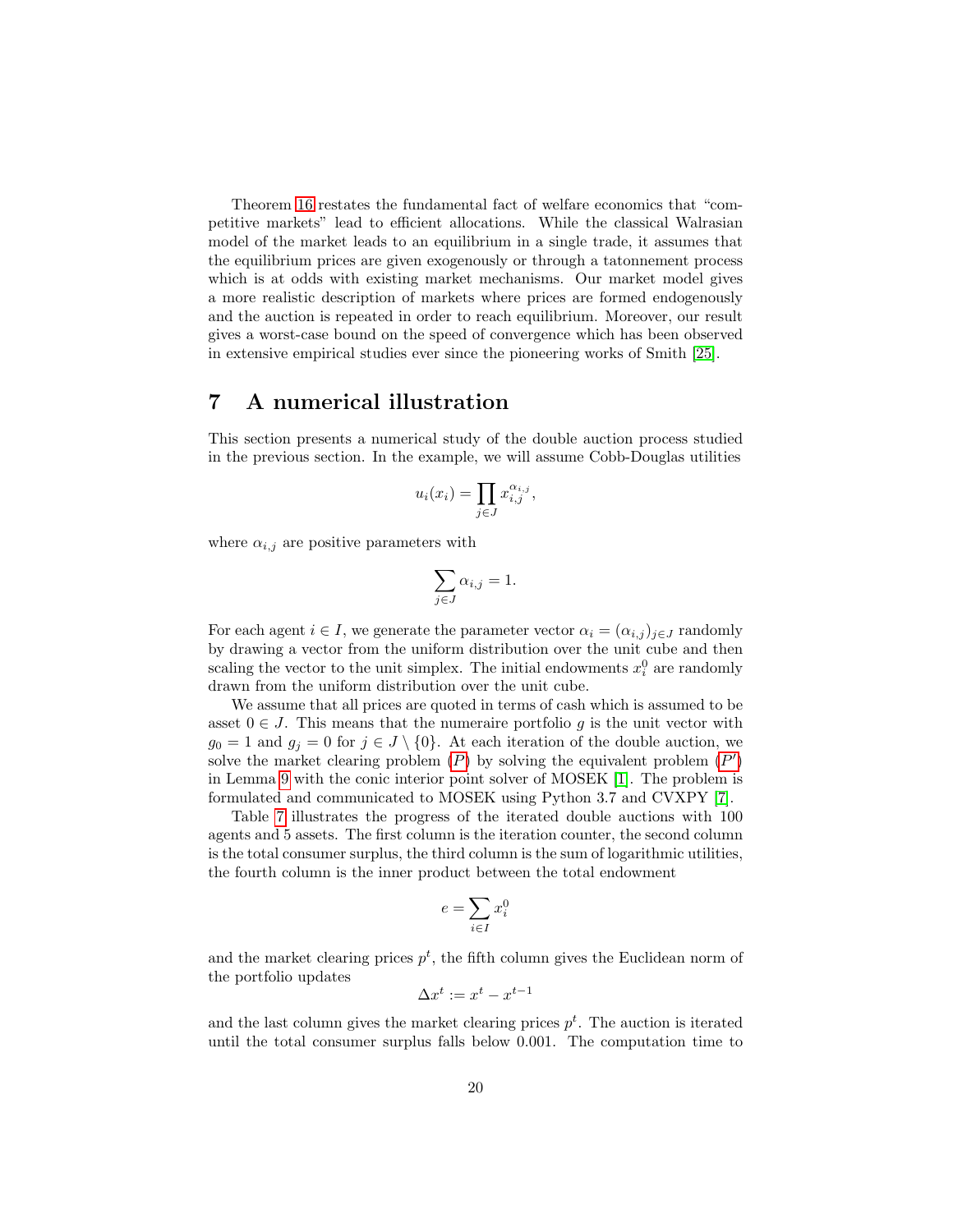| $\mathbf{t}$   | $_{\rm CS}$ | $\sum_i$ ln $u_i$ | $  \Delta x^t  $ |       |       | $p_t$ |       |       |
|----------------|-------------|-------------------|------------------|-------|-------|-------|-------|-------|
| 1              | 38.691      | $-68.341$         | 8.705            | 1.000 | 0.159 | 0.135 | 0.132 | 0.132 |
| $\overline{2}$ | 11.534      | $-63.125$         | 2.781            | 1.000 | 0.690 | 0.585 | 0.580 | 0.577 |
| 3              | 4.266       | $-61.498$         | 1.085            | 1.000 | 0.843 | 0.711 | 0.710 | 0.709 |
| $\overline{4}$ | 2.091       | $-60.721$         | 0.559            | 1.000 | 0.894 | 0.754 | 0.753 | 0.753 |
| 5              | 1.159       | $-60.310$         | 0.329            | 1.000 | 0.916 | 0.774 | 0.772 | 0.772 |
| 6              | 0.711       | $-60.084$         | 0.186            | 1.000 | 0.928 | 0.784 | 0.782 | 0.782 |
| $\overline{7}$ | 0.486       | $-59.951$         | 0.119            | 1.000 | 0.933 | 0.790 | 0.787 | 0.786 |
| 8              | 0.362       | $-59.864$         | 0.080            | 1.000 | 0.936 | 0.792 | 0.789 | 0.789 |
| 9              | 0.289       | $-59.796$         | 0.063            | 1.000 | 0.938 | 0.794 | 0.791 | 0.791 |
| 10             | 0.236       | $-59.735$         | 0.060            | 1.000 | 0.939 | 0.795 | 0.792 | 0.792 |
| 11             | 0.187       | $-59.682$         | 0.058            | 1.000 | 0.940 | 0.796 | 0.794 | 0.793 |
| 12             | 0.141       | $-59.635$         | 0.055            | 1.000 | 0.941 | 0.797 | 0.795 | 0.795 |
| 13             | 0.098       | $-59.595$         | 0.051            | 1.000 | 0.942 | 0.798 | 0.796 | 0.796 |
| 14             | 0.061       | $-59.565$         | 0.044            | 1.000 | 0.943 | 0.799 | 0.797 | 0.797 |
| 15             | 0.032       | $-59.545$         | 0.035            | 1.000 | 0.944 | 0.800 | 0.797 | 0.797 |
| 16             | 0.012       | $-59.536$         | 0.024            | 1.000 | 0.944 | 0.800 | 0.798 | 0.798 |
| 17             | 0.002       | $-59.534$         | 0.011            | 1.000 | 0.944 | 0.800 | 0.798 | 0.798 |

<span id="page-20-0"></span>Table 1: Consumer surplus, sum of log-utilities, Euclidean norm of the updated positions, and the market clearing prices along iterates when the numeraire portfolio is  $g = (1, 0, \ldots, 0)$ 

| $_{\rm CS}$                                                        | $\sum_i \ln u_i$ $\ \Delta x^t\ $                             |                                           |                                           |                                           |                                           | $p_t$                                     |                                           |  |
|--------------------------------------------------------------------|---------------------------------------------------------------|-------------------------------------------|-------------------------------------------|-------------------------------------------|-------------------------------------------|-------------------------------------------|-------------------------------------------|--|
| 15.894<br>$\,2$<br>1.905<br>3<br>0.206<br>0.027<br>4<br>5<br>0.003 | $-58.257$<br>$-54.219$<br>$-53.811$<br>$-53.759$<br>$-53.754$ | 7.278<br>2.181<br>0.537<br>0.140<br>0.031 | 0.235<br>0.230<br>0.231<br>0.231<br>0.231 | 0.224<br>0.220<br>0.219<br>0.219<br>0.219 | 0.187<br>0.184<br>0.184<br>0.184<br>0.184 | 0.177<br>0.183<br>0.184<br>0.184<br>0.184 | 0.177<br>0.182<br>0.182<br>0.182<br>0.182 |  |

Table 2: Consumer surplus, sum of log-utilities, Euclidean norm of the updated positions, and the market clearing prices along iterates when the numeraire portfolio is  $q = (1, \ldots, 1)$ 

generate the data, to set up the problem and to run the 17 iterations was 1.20 seconds using Intel Core i7-1065G7 processor with 15.2GB of RAM running Linux.

We repeat the experiment with the same endowments and utility functions but with numeraire portfolio  $g = (1, \ldots, 1)$  instead of the unit vector  $g =$  $(1, 0, \ldots, 0)$ . The results are given in Table [7.](#page-20-0) The convergence seems much faster this time. With the new numeraire and the Cobb-Douglass utilities, the constants  $\delta_i$  in Assumption [5](#page-16-0) can be taken larger. According to Theorem [16,](#page-17-0) this gives a better complexity bound which explains the speedup. It is also interesting to noticee that, with numeraire portfolio  $g - (1, \ldots, 1)$ , the sum of the log-utilities is higher than in the previous example already after the first iteration. This illustrates the fact that, while the iterates are individually rational and the accumulation points are Pareto efficient, they are not unique.

Theorem [16](#page-17-0) and the numerical results in this section are concerned with double auction markets with sealed nonstrategic bidding among agents whose preferences remain fixed. Fixed preferences may be justified over short periods of time but as soon as relevant news and other information become available to the agents, their preferences may change. This may break the double auction equilibrium inducing trades and changes in market clearing prices. Our model could be used to describe such dynamics by allowing the utility functions to change over time. Their dependence on the agents' subjective information could be modeled e.g. by the construction in Example [1](#page-8-0) where the agents' subjective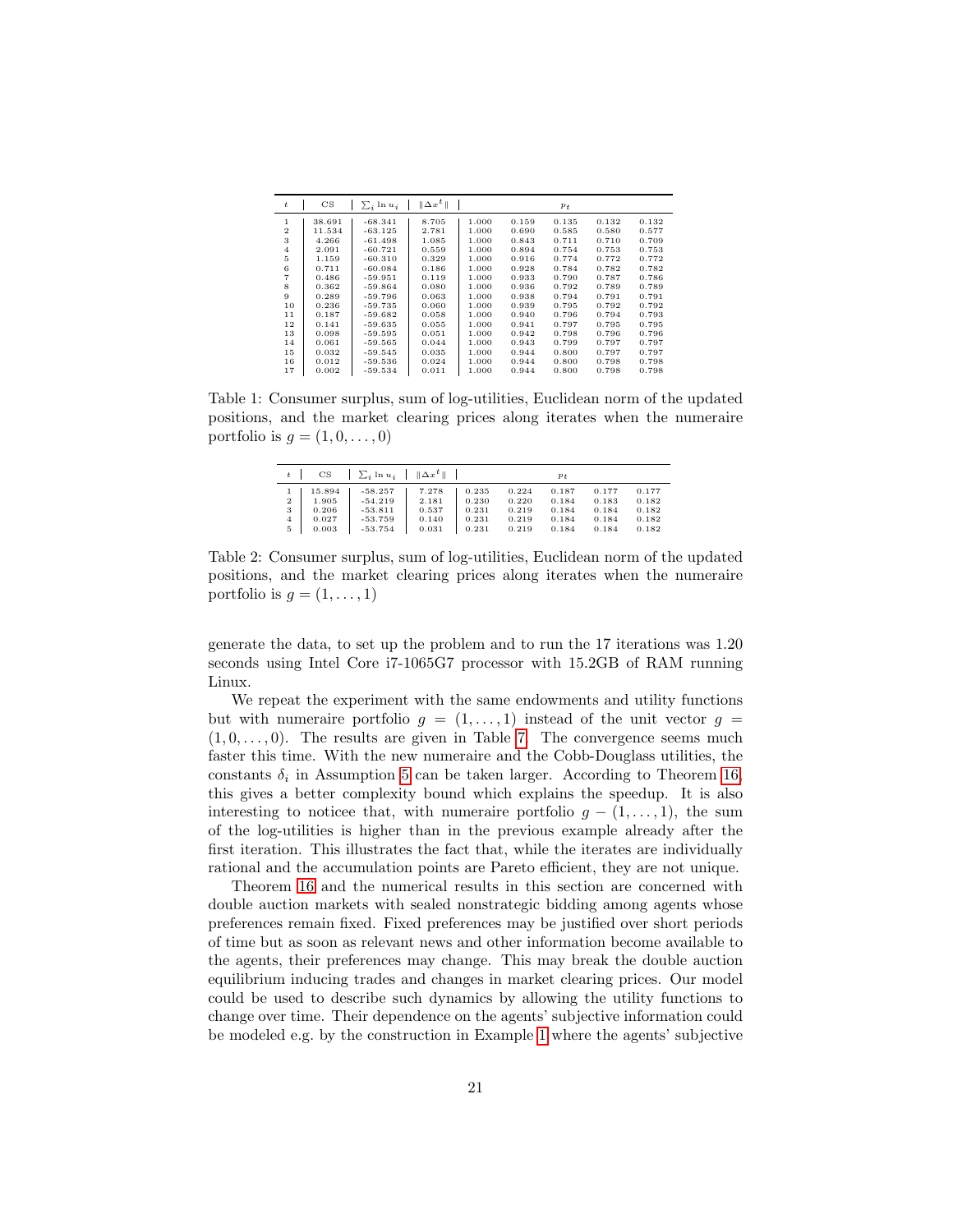probability measures  $P_i$  could be updated with the arrival of new information. The supremum in the definition would amount to adding an extra set of variables in the formulation  $(P')$  $(P')$  $(P')$  in Lemma [9](#page-12-1) of the market clearing problem.

Another topic that deserves attention is the relaxation of the assumption of nonstrategic bidding. Even in the usual call auctions where all bids are sealed, one could consider agents who deviate from the competitive bidding described by the indifference rule [\(1\)](#page-6-2) in the hope of gaining strategic advantage as the auction gets repeated. One could approach such situations with game theoretic formulations and/or probabilistic modeling of the other bidders like in Myerson [\[17\]](#page-22-14) in the optimal design of one-sided auctions. Such models would require different kind of techniques well beyond the scope of the present paper. Empirical research suggest, however, that the gains from strategic bidding may be modest; see e.g. [\[12,](#page-22-15) [4,](#page-21-0) [28\]](#page-23-2).

### References

- <span id="page-21-7"></span>[1] MOSEK ApS. The MOSEK optimization toolbox for MATLAB manual. Version 9.0., 2019.
- <span id="page-21-6"></span>[2] R. Carmona, editor. Indifference pricing: theory and applications. Princeton series in financial engineering. Princeton University Press, Princeton, NJ, 2009.
- <span id="page-21-5"></span>[3] T. Cason and D. Friedman. An empirical analysis of price formation in double auction markets. In The Double Auction Market: Institutions, Theories, and Evidence, pages 253–283. Routledge, 1993.
- <span id="page-21-0"></span>[4] T. Cason and D. Friedman. Price formation in double auction markets. Journal of Economic Dynamics and Control, 20(8):1307 – 1337, 1996.
- <span id="page-21-3"></span>[5] R. Cole and L. Fleischer. Fast-converging tatonnement algorithms for onetime and ongoing market problems. In Proceedings of the Fortieth Annual ACM Symposium on Theory of Computing, STOC '08, page 315–324, New York, NY, USA, 2008. Association for Computing Machinery.
- <span id="page-21-1"></span>[6] G. Debreu. Valuation equilibrium and pareto optimum. Proceedings of the National Academy of Sciences, 40(7):588–592, 1954.
- <span id="page-21-8"></span>[7] S. Diamond and S. Boyd. CVXPY: A Python-embedded modeling language for convex optimization. Journal of Machine Learning Research, 17(83):1– 5, 2016.
- <span id="page-21-2"></span>[8] F. M. Fisher. Disequilibrium Foundations of Equilibrium Economics. Cambridge University Press, 1983.
- <span id="page-21-4"></span>[9] D. Friedman. A simple testable model of double auction markets. Journal of Economic Behavior & Organization,  $15(1):47 - 70$ , 1991.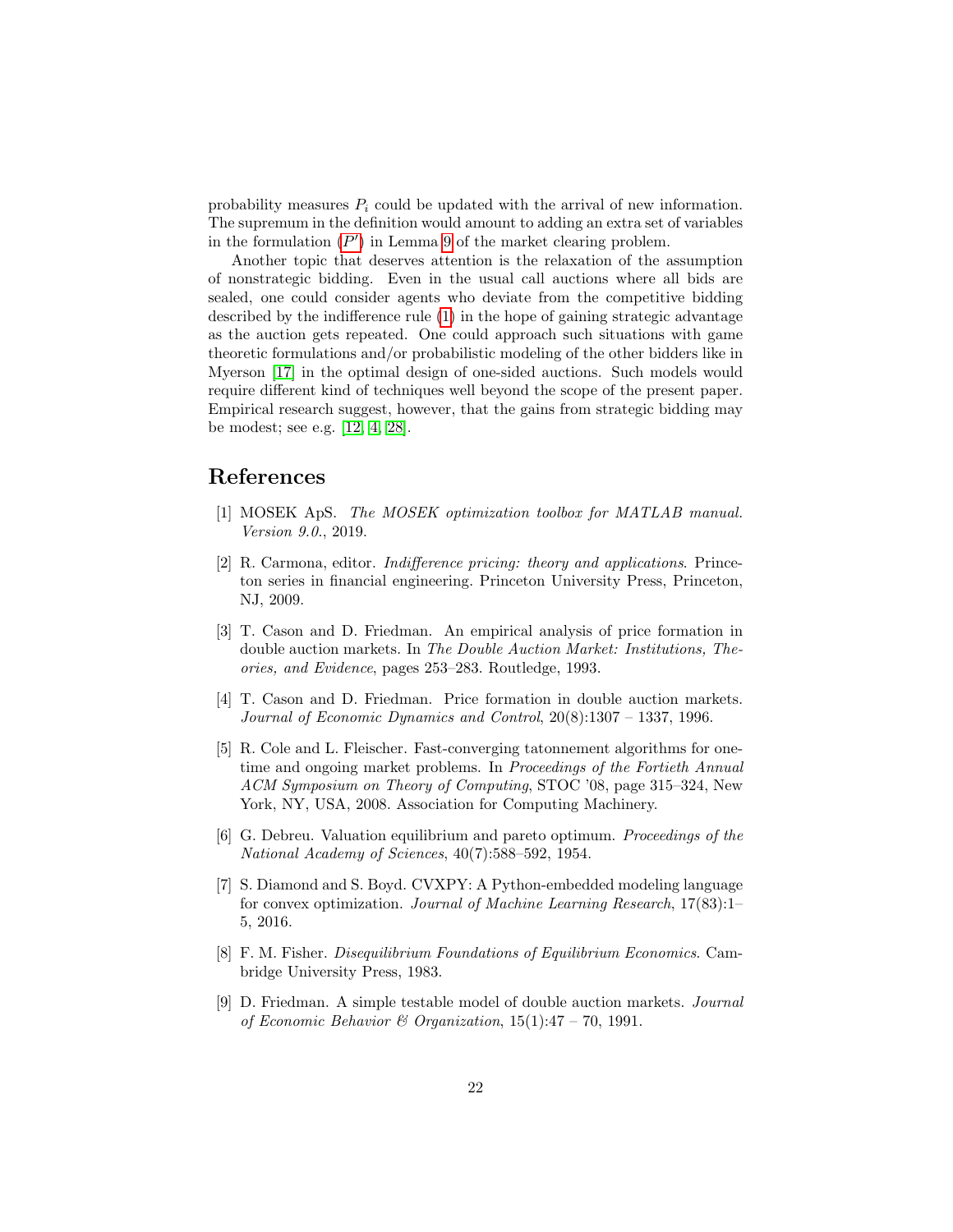- <span id="page-22-4"></span>[10] D. Friedman. The double auction market institution: A survey. In D. Friedman and J. Rust, editors, The Double Auction Market Institutions: Institutions, Theories, and Evidence. Westview Press, 1993.
- <span id="page-22-9"></span>[11] D. Friedman. Preferences, beliefs and equilibrium: What have experiments taught us? Journal of Economic Behavior & Organization, 73:29–33, 01 2010.
- <span id="page-22-15"></span>[12] D. Friedman and J. Ostroy. Competitivity in auction markets: An experimental and theoretical investigation. Economic Journal, 105:22–53, 01 1995.
- <span id="page-22-2"></span>[13] D. Friedman and J. Rust. The Double Auction Market Institutions: Institutions, Theories, and Evidence. Proceedings volume of Sante Fe Institute studies in the sciences of complexity. Addison-Wesley, 1993.
- <span id="page-22-5"></span>[14] R. Garg and S. Kapoor. Auction algorithms for market equilibrium. Mathematics of Operations Research, 31(4):714–729, 2006.
- <span id="page-22-13"></span>[15] A. Jofré, R. T. Rockafellar, and R. J.-B. Wets. Variational inequalities and economic equilibrium. Math. Oper. Res., 32(1):32–50, 2007.
- <span id="page-22-7"></span>[16] A. Mas-Colell, M.D. Whinston, and J.R. Green. Microeconomic Theory. Oxford University Press, New York, 1995.
- <span id="page-22-14"></span>[17] R. B. Myerson. Optimal auction design. Math. Oper. Res., 6(1):58–73, 1981.
- <span id="page-22-11"></span>[18] T. Pennanen. Dual representation of superhedging costs in illiquid markets. Mathematics and Financial Economics, 5:233–248, 2011.
- <span id="page-22-10"></span>[19] T. Pennanen. Optimal investment and contingent claim valuation in illiquid markets. Finance Stoch., 18(4):733–754, 2014.
- <span id="page-22-3"></span>[20] R. Plott and V. L. Smith, editors. Handbook of Experimental Economics Results, volume 1. North-Holland, Amsterdam, 2008.
- <span id="page-22-8"></span>[21] J. Roberts and A. Postlewaite. The incentives for price-taking behavior in large exchange economies. Econometrica, 44:115–27, 02 1976.
- <span id="page-22-6"></span>[22] R. T. Rockafellar. Convex analysis. Princeton Mathematical Series, No. 28. Princeton University Press, Princeton, N.J., 1970.
- <span id="page-22-12"></span>[23] R. T. Rockafellar. Conjugate duality and optimization. Society for Industrial and Applied Mathematics, Philadelphia, Pa., 1974.
- <span id="page-22-1"></span>[24] V. L. Smith. Theory and experiment: What are the questions? Journal of Economic Behavior & Organization,  $73(1):3 - 15$ , 2010.
- <span id="page-22-0"></span>[25] V.L. Smith. An experimental study of competitive market behavior. Journal of Political Economy, 70(2), 1962.